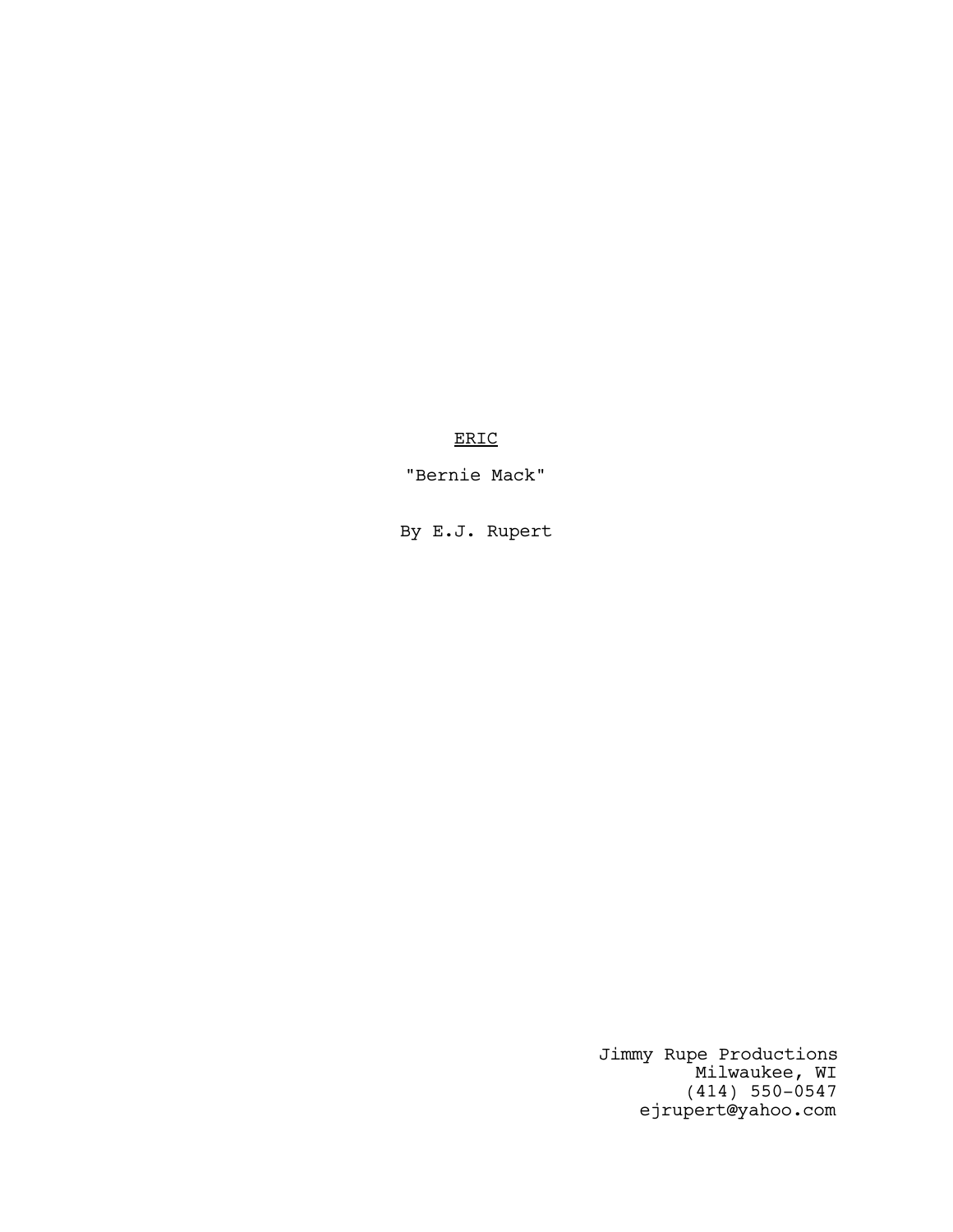INT. HIGH SCHOOL HALLWAY - DAY

ERIC NELSON and other BOYS, all in their teens, stand next to their lockers and check out the girls walking by.

> ERIC There goes Shaquanna. Man, you can see her butt from the front!

The other boys nod in agreement.

ERIC (CONT'D) And there's Melissa. She's wearing that sweater again!

All of the boys give a moaning sigh.

BERNIECE WILLIAMS and CONNIE McDOWELL, also in their teens, look at the boys from afar.

> BERNIECE Look at them drooling over there.

CONNIE Boys and their hormones.

BERNIECE And speaking of hormones...

MAUREEN WALKER, a curvaceous teen girl who wears a tight dress and heavy makeup, wiggles her hips and walks up to the boys.

> MAUREEN What's up, fellas?

BOY  $#1$ (stutters) Carry your books?

#### MAUREEN

Nah, I'm good.

# BOY  $#2$

You sure are.

Maureen sashays away.

BERNIECE Oh, now they're tongue-tied!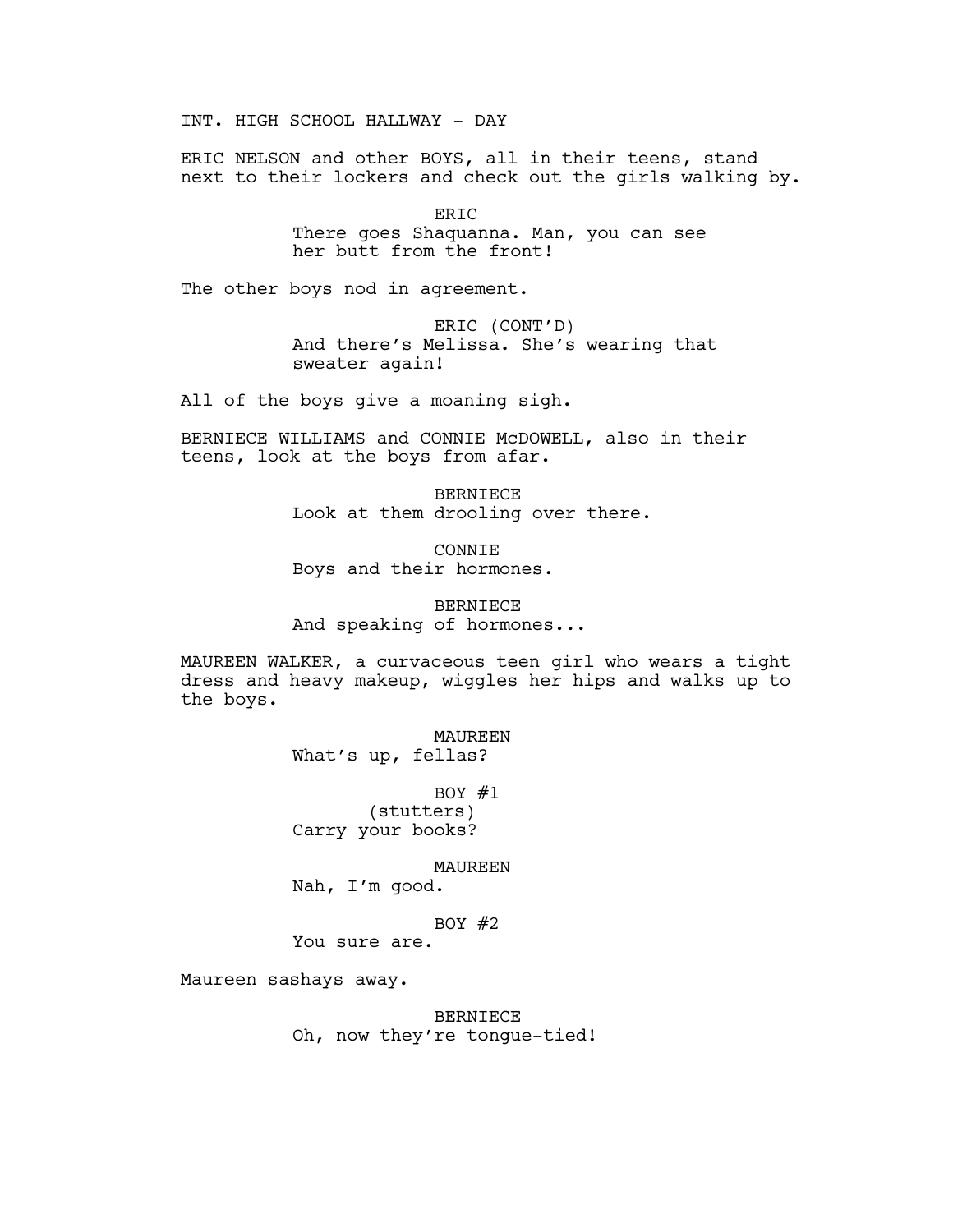# MAUREEN

(approaches the girls) It's all in the walk. Heads turn when I come around.

## BERNIECE

They turn away so they don't catch nothing.

Connie nudges Berniece to quiet her.

MAUREEN You could learn a thing or two from me, Berniece.

Maureen sashays away.

BERNIECE Yeah, right. All I gotta do is say the right things. Men don't think with their heads. The right head, anyway.

CHARLES, 15, wears a letter jacket, and walks down the hallway.

> BERNIECE (CONT'D) Hey, Charles, nice game.

CHARLES Thanks! You saw me play?

BERNIECE The finest brother on the team. We should go out after school. Your treat.

CHARLES Whatever you say. See you then.

He exits.

### BERNIECE

See?

CONNIE Hey, I bet I can do that, too! Watch!

BERNIECE You can't! You're in love with Dimmey, remember?

CONNIE Oh yeah! Dang it! Can I change my mind?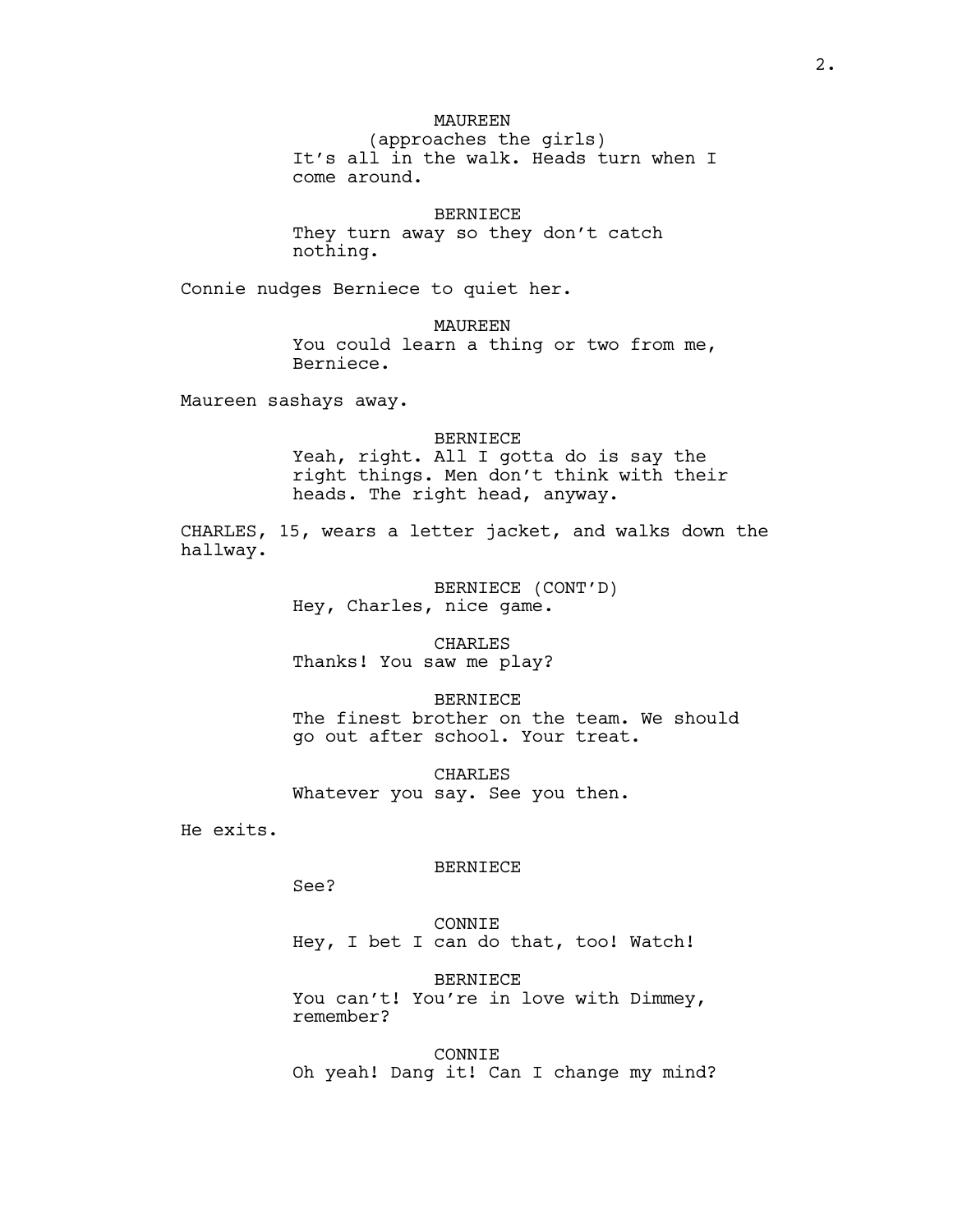PRINCIPAL PETERS arrives, stops, and addresses all of the kids.

> PRINCIPAL PETERS All right, that's enough! Get to class!

The kids exit. COACH SUGGS, a male teacher, approaches Peters.

> COACH SUGGS Hey, the lunch lady's wearing those hiphuggers again.

PRINCIPAL PETERS Ugh. Don't remind me.

INT. NELSON HOUSE - LIVING ROOM - NIGHT

Eric and his best friend DIMMEY ROBERTS, 15, sit on the couch and watch TV. The power suddenly goes out, and they sit in the dark.

> ERIC Hey, the power went out!

DIMMEY Guess we really can't start on that project now.

ERIC Cool, a built-in excuse!

DIMMEY

Yeah!

EXT. OUTDOORS - DR. SYD'S OFFICE - SAME

DR. SYD the mole sits on a stoop with his notepad in front of a space heater and lamp. IKE SWANSON, 20's, with long hair that covers his right eye, sits in a hammock next to him. OLIVER the duck, who speaks telepathically, sits at a desk and types on his laptop.

> IKE (sobs) Like, it's just not fair, dude!

SFX: The CLICK of the power shutting off the lamp, heater, and laptop.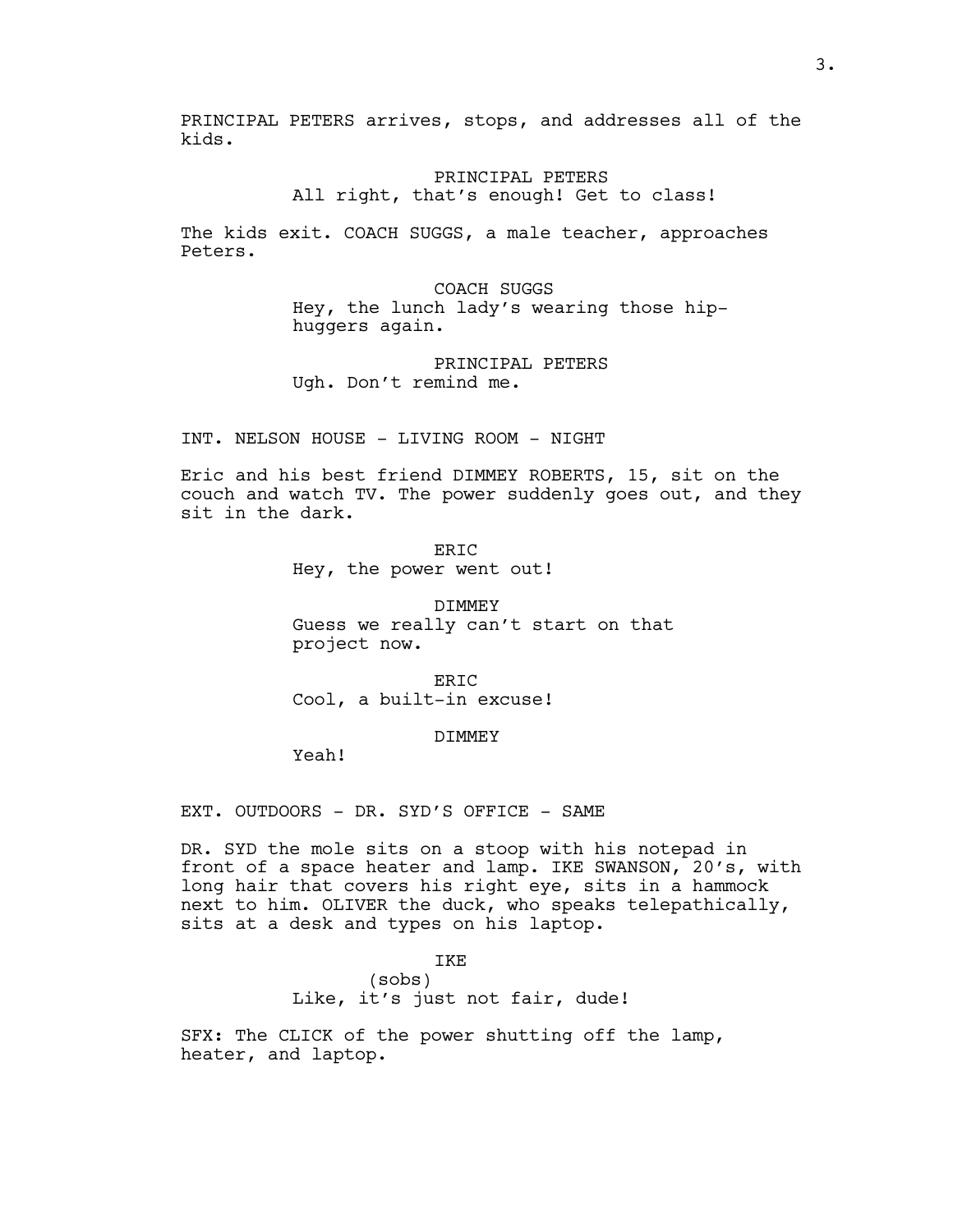OLIVER The power's out. (to Ike) Sorry, sir, until the power's back on, you'll have to leave.

Oliver points to the exit. Ike gets up and follows that direction.

> OLIVER (CONT'D) Hey, this doesn't count as my lunch, does it?

SFX: Dr. Syd SQUEAKS.

OLIVER (CONT'D) Just my break? (sarcastically) Thanks a lot.

INT. NELSON HOUSE - LIVING ROOM - LATER

The power is back on, and Eric sits and watches TV. His mother, RHONDA NELSON-JAMES, gasps off-screen.

> ERIC (turns around) Mom, what's wrong?

Rhonda enters the living room with her husband, MATT JAMES.

> RHONDA The window is broken in the guest room!

MATT Must've happened while the power went out! (to Eric) You didn't hear anything?

ER<sub>TC</sub>

No.

Dimmey's father, TIMMY ROBERTS, enters the house.

TIMMY Hey, guys, what's goin' on?

MATT Not great, Timmy. I think we've been robbed!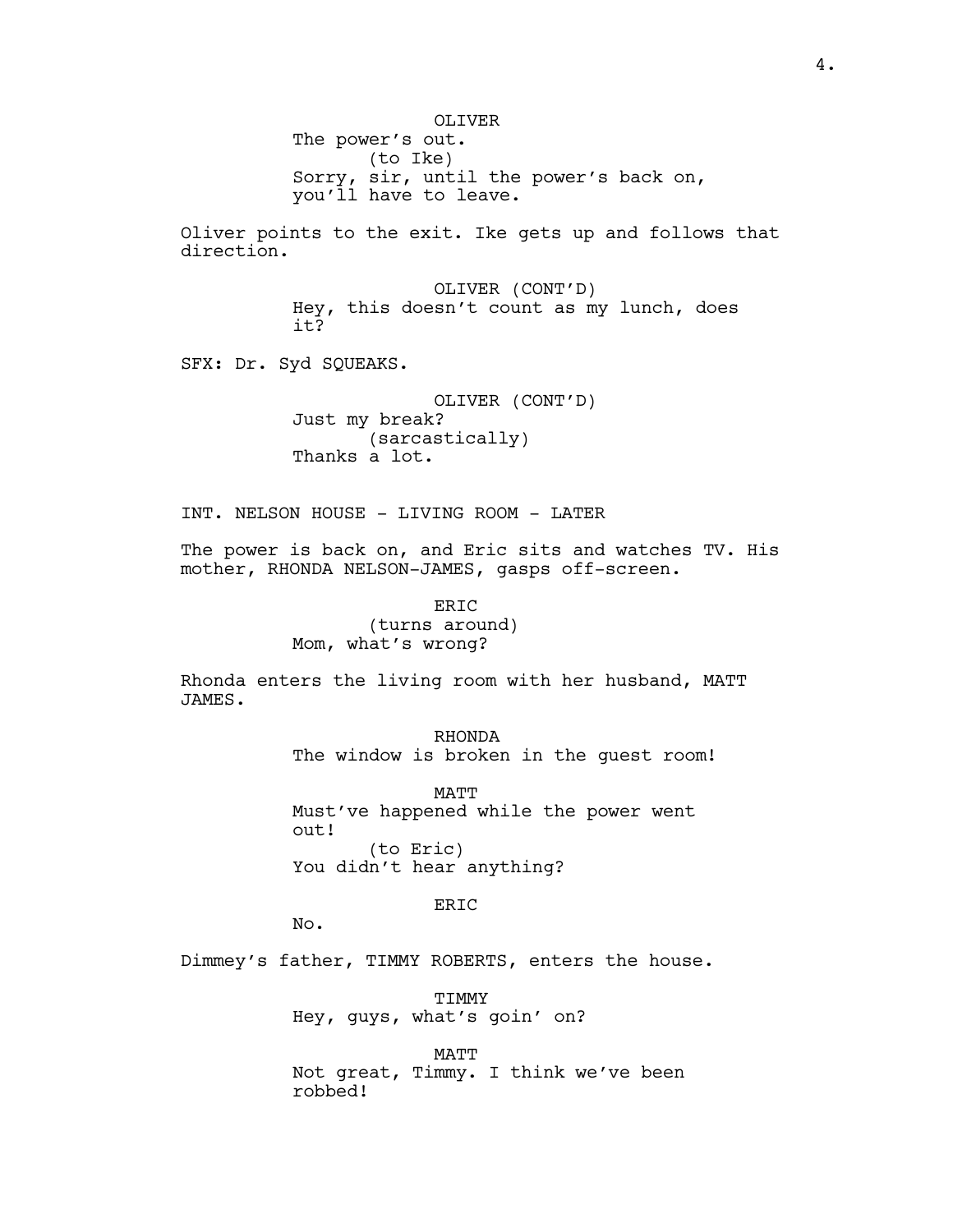# (scoffs) How can you tell?

Matt looks at Timmy angrily.

TIMMY (CONT'D) (in a more serious tone) I mean, "How can you tell?"

MATT Let's look around the house.

INT. NELSON HOUSE - MATT AND RHONDA'S BEDROOM - MOMENTS LATER

Eric, Matt, Rhonda, and Timmy look around the room.

RHONDA It doesn't look like they took anything in here.

Matt opens a bare dresser drawer.

MATT Except this! All of my socks are gone!

Eric runs out of the room. Rhonda looks in her drawer.

RHONDA

So are mine!

Eric reenters.

# ER<sub>IC</sub>

Mine are too!

MATT That's odd! Who would break in to steal socks?

# TIMMY

(to Matt) Yeah, especially yours?

Timmy snickers.

EXT. NELSON HOUSE - FRONT DOOR - MOMENTS LATER Timmy is tossed out of the house.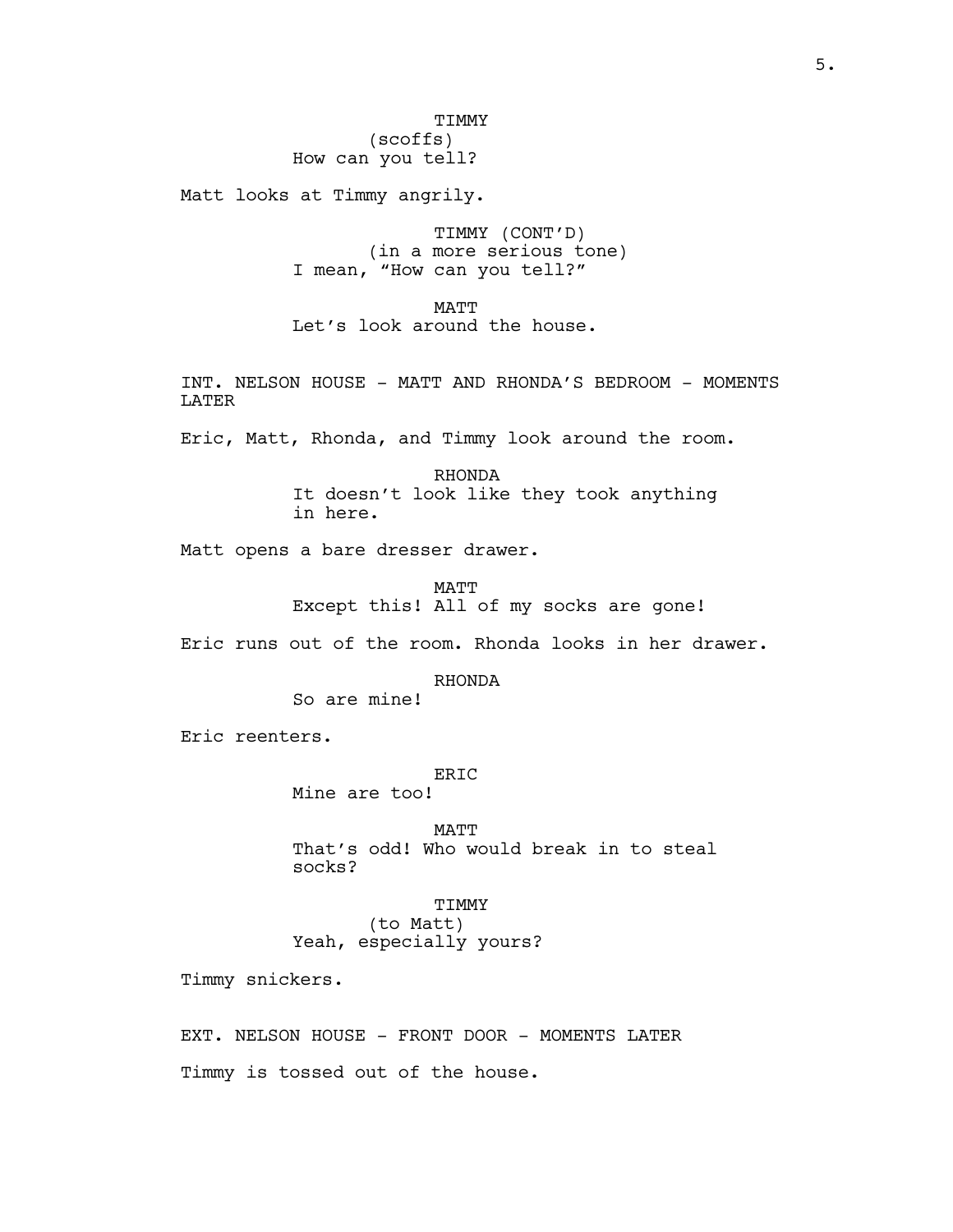# TIMMY

AARGH!

SFX: Timmy CRASHES into the garbage cans off-screen.

Matt peeks his head out.

MATT You know, I gave you a freebie earlier.

TIMMY (O.S.) (sighs) I know.

Matt closes the door.

INT. TIMMY'S PLACE - DAY

Eric sits at a booth opposite Dimmey and Connie. Timmy approaches their table.

> TIMMY (to Dimmey) Son, we might be closing soon.

> > DIMMEY

When?

Ike works at the bar.

IKE (O.S.) Timmy, like, we're out of alcohol!

TIMMY

Now.

The people at the bar begin to leave.

TIMMY (CONT'D) The liquor suppliers are running late! I can still whip something up in the kitchen, though.

The three kids look at their plates of food.

ERIC, DIMMEY, AND CONNIE You're closed.

Timmy walks away. Berniece walks with PRESTON, 15.

PRESTON I'm outta here. So, we're still going out tonight?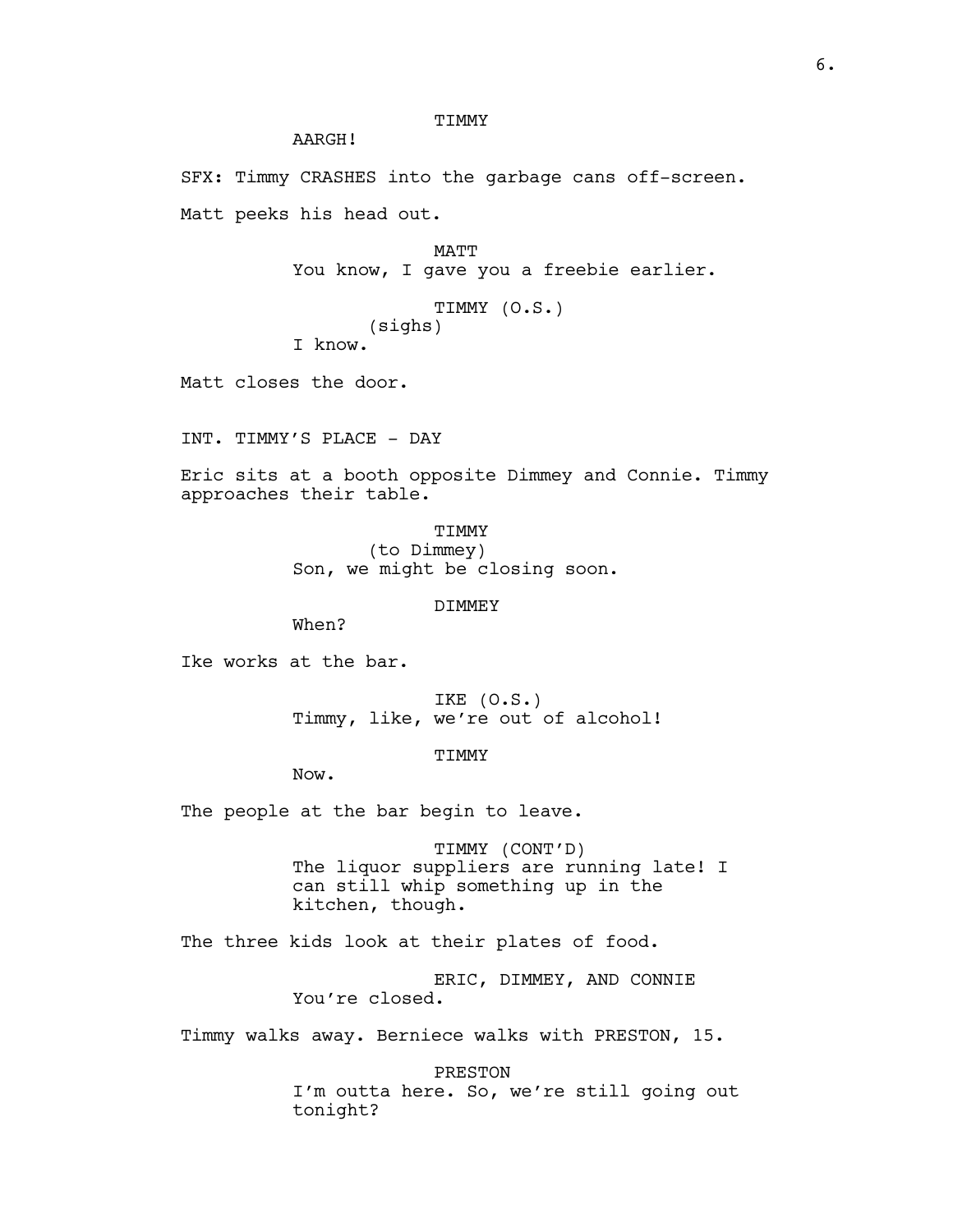# BERNIECE

Yep. Pick me up at 8.

Preston exits while Berniece giggles and waves goodbye. Berniece quickly stops giggling and runs to the kids' booth.

> BERNIECE (CONT'D) Connie, I'm in trouble!

CONNIE In paradise? You?

BERNIECE I can't decide which boy to keep: Preston or Charles!

ERIC (to Berniece) Wow, I didn't know we were in an open relationship!

Berniece scoffs and shoos him with her hand.

BERNIECE What do I do, Connie?

CONNIE

I don't know, but you better decide quick, because Charles is coming this way.

Berniece GASPS. Charles arrives at the booth.

CHARLES Hey, Berniece. I can't wait for tonight.

BERNIECE

Tonight?

ERIC

Oh, Berniece, I forgot it was you two's anniversary.

BERNIECE

(chuckles) Well, yeah, it's our one-week anniversary!

CHARLES It's not our anniversary!

Berniece looks at Eric angrily. Eric quietly snickers along with Connie and Dimmey.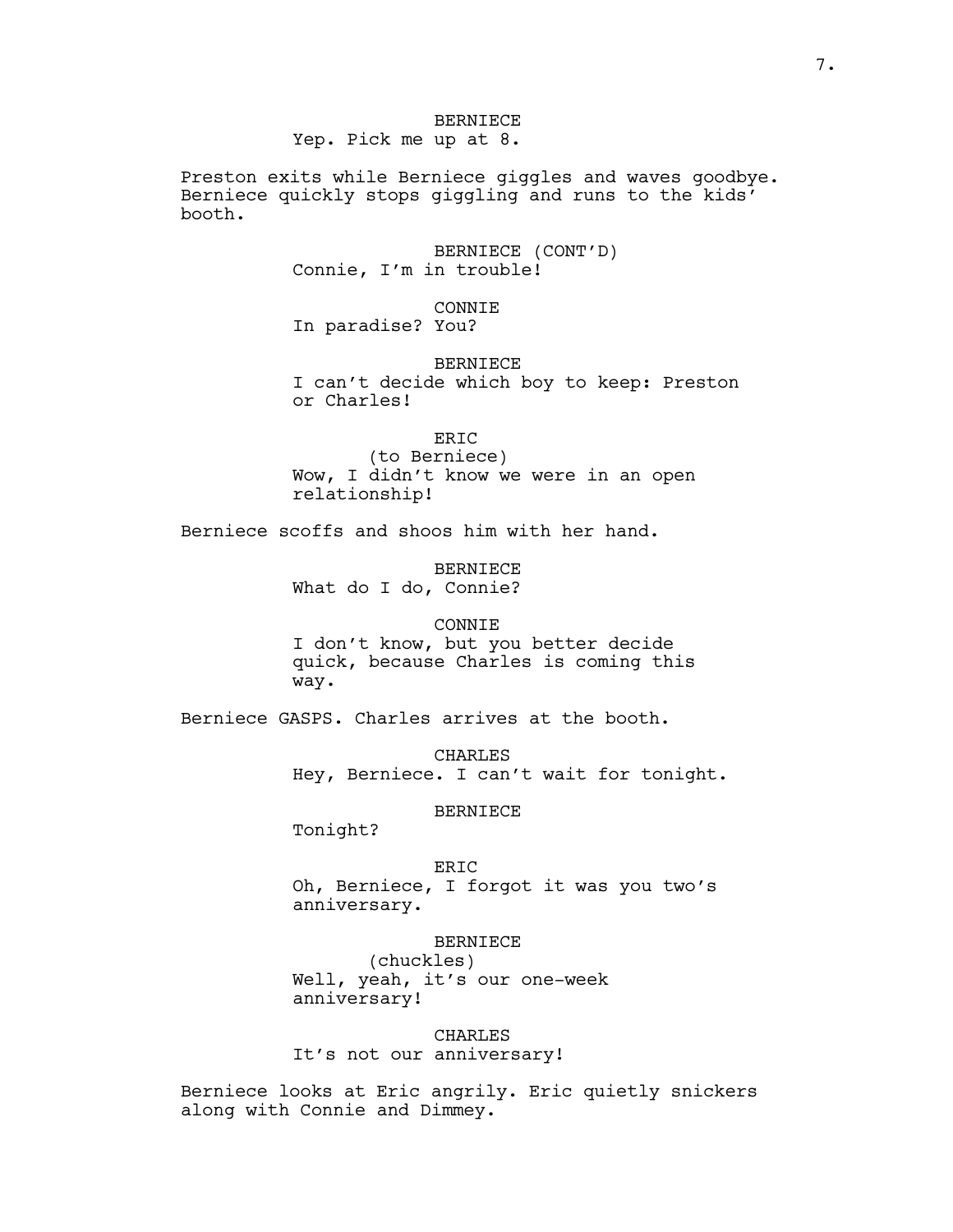# BERNIECE

Are you sure, because I'm sure it's been a week since we've been dating.

CHARLES Well, maybe it has, but I'm talking about my birthday.

BERNIECE

Well, of course. Happy birthday, sweetie!

She hugs and kisses Charles.

ER<sub>TC</sub> What do you have planned for Charles?

BERNIECE Oh, it's a surprise.

# ERIC

No kidding.

Berniece looks at Eric angrily.

ERIC (CONT'D) By the way, I can't make it to your party. Oops!

Berniece's eyes open wide.

CHARLES

Party?

ERIC Yeah, isn't that what you meant by "surprise", Berniece?

BERNIECE (nervously chuckles) Okay, you got me, Charles. (mutters to Eric) Thanks a lot.

# ERIC

Sorry about that, but Charles, just act surprised. Just like how Berniece looks now.

CHARLES Alright, I'm gonna practice in front of my mirror. I'll talk to you later!

Charles kisses Berniece on the cheek and exits.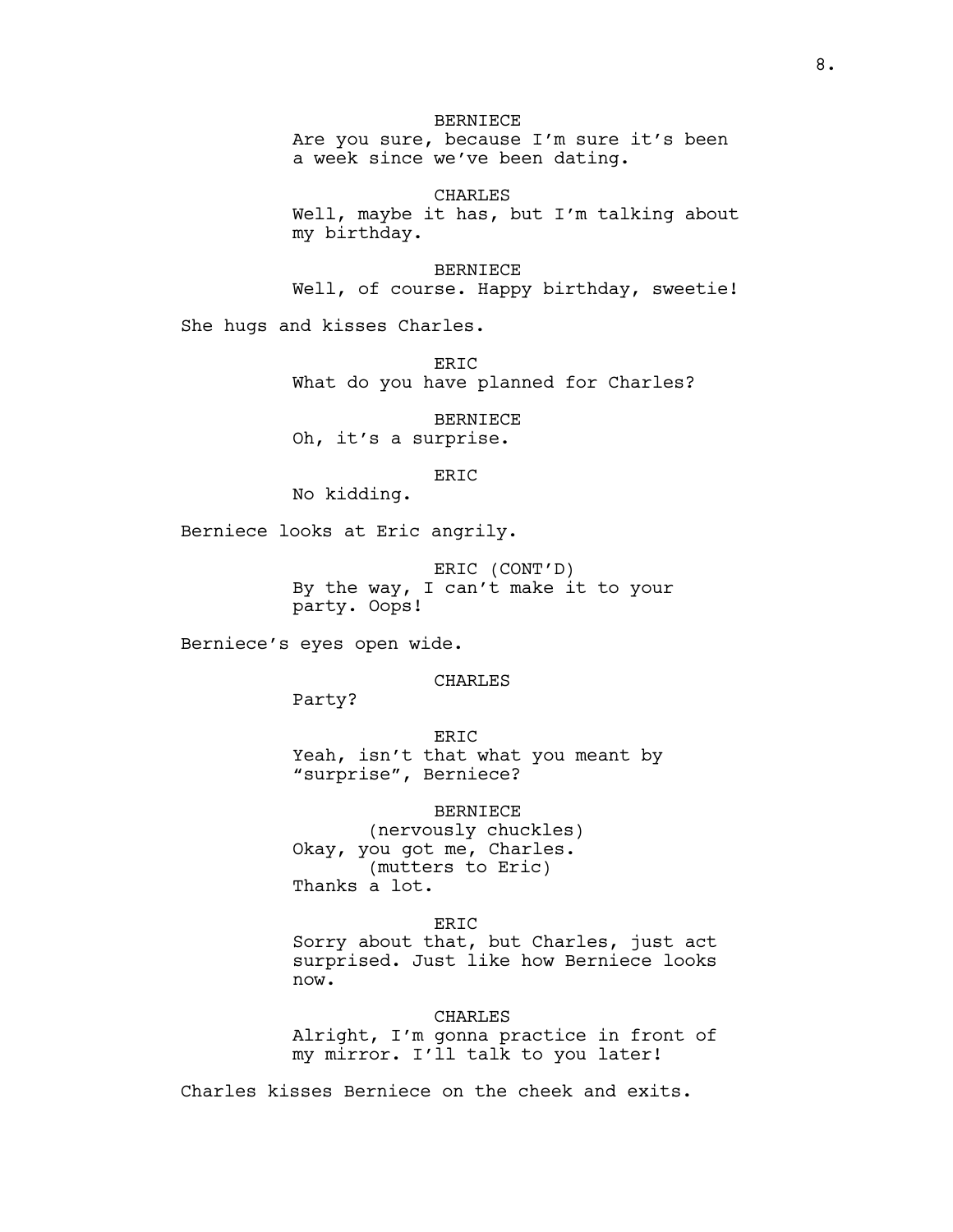# BERNIECE Eric, I'm gonna kill you!

ERIC What, you can't handle your many men?

Berniece storms away.

### CONNIE

# Berniece, wait up!

Connie frowns at Eric and follows Berniece out. Eric chuckles.

#### DIMMEY

Well, that's a great way to get into her pants.

Eric stops chuckling.

#### ER<sub>TC</sub>

Oh, crap.

EXT./INT. SAMPSON'S FOOD & LIQUOR - LATER

A long line stands outside of the door and into the store. The cashier, KATHY HUGHES, a black teenage girl dressed in Goth-like gear, makes an announcement on the speaker.

> KATHY (in a dull voice) Attention Sampson's shoppers: due to our low inventory, we can only allow one pack of socks per person.

Her sister, KEISHA, dressed similar to her, arrives at the counter with multiple packs of socks.

> KATHY (CONT'D) That goes for you, too.

#### KEISHA

Hmmph. Whateva.

Keisha gives her money to Kathy, takes one pack of socks, and leaves. Further back in line are Eric, Matt, and Rhonda, each with a pack of socks in a shopping cart. Rhonda's friend, OFFICER YVETTE TOWNSEND, a short, bigboned lady, stands in front of them.

MATT

Another long line.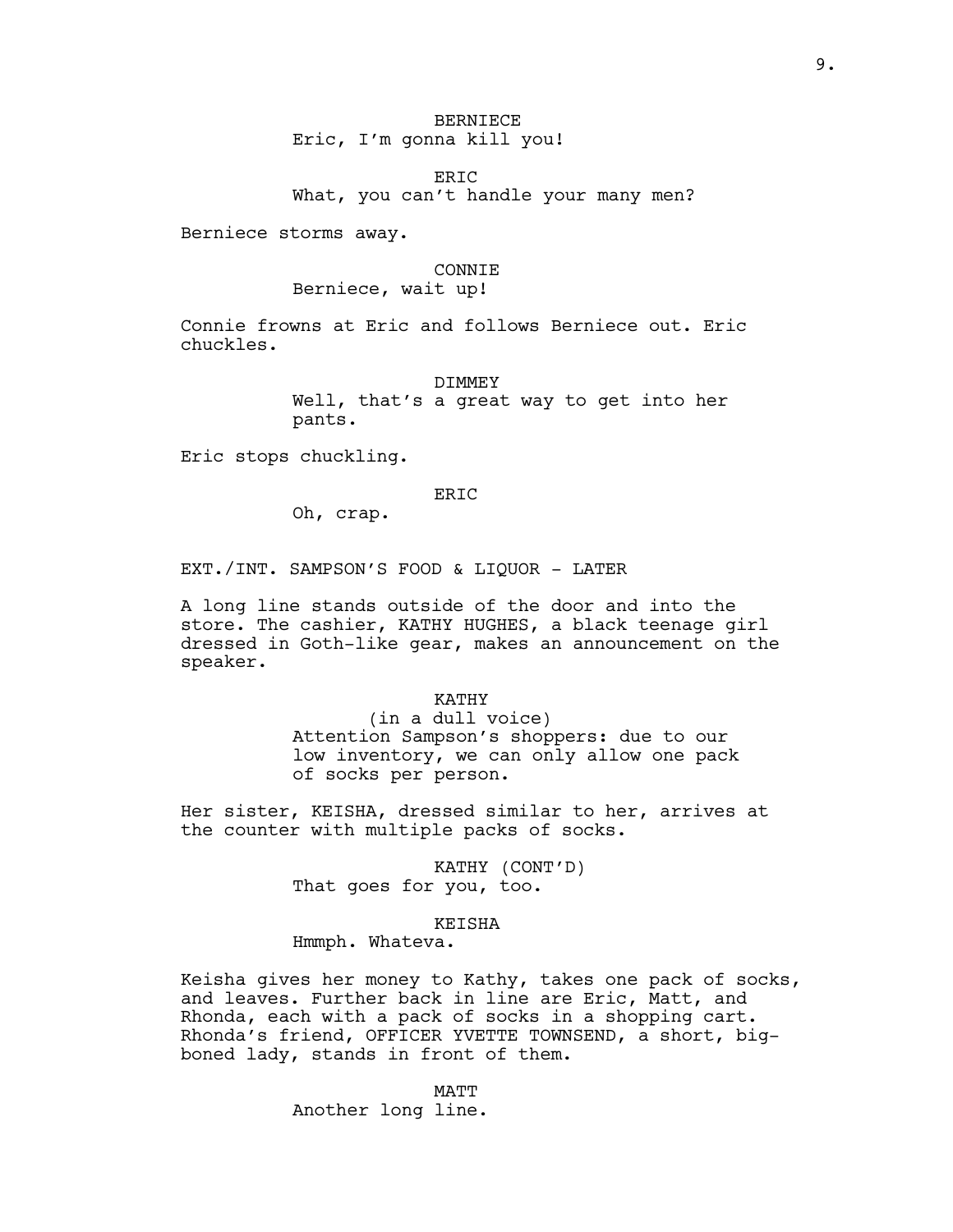RHONDA

Yep, the "Sock Bandit" struck again.

OFFICER TOWNSEND Never you worry. I'll solve this mystery.

Townsend steps out of line, walks around, and returns to the line.

> OFFICER TOWNSEND (CONT'D) Yep, just like I thought. Everybody is buying a pack of socks!

**MATT** Nice sleuthing. How about finding out who the Sock Bandit is?

OFFICER TOWNSEND Oh, I think I found my culprit, but I'm gonna need ya'll help.

RHONDA What about your partners? Why us?

OFFICER TOWNSEND Well, how else am I gonna get Eric and the gang involved?

ERIC

She has a point.

OFFICER TOWNSEND The Gretch is right in front of me. Follow my lead. Hey, Rhonda, "Sock Bandit" is a good name. Mind if I take credit for it?

Rhonda shoos Townsend with her hand. Townsend peers over GRETCH JACKSON's shoulder. Gretch wears ragged clothing and is in her 20's.

> OFFICER TOWNSEND (CONT'D) I got my eye on you, Jackson.

GRETCH (stays faced forward in line) Leave me alone, copper.

OFFICER TOWNSEND Where were you last night at around 7?

**GRETCH** Minding my own, which is what you should do.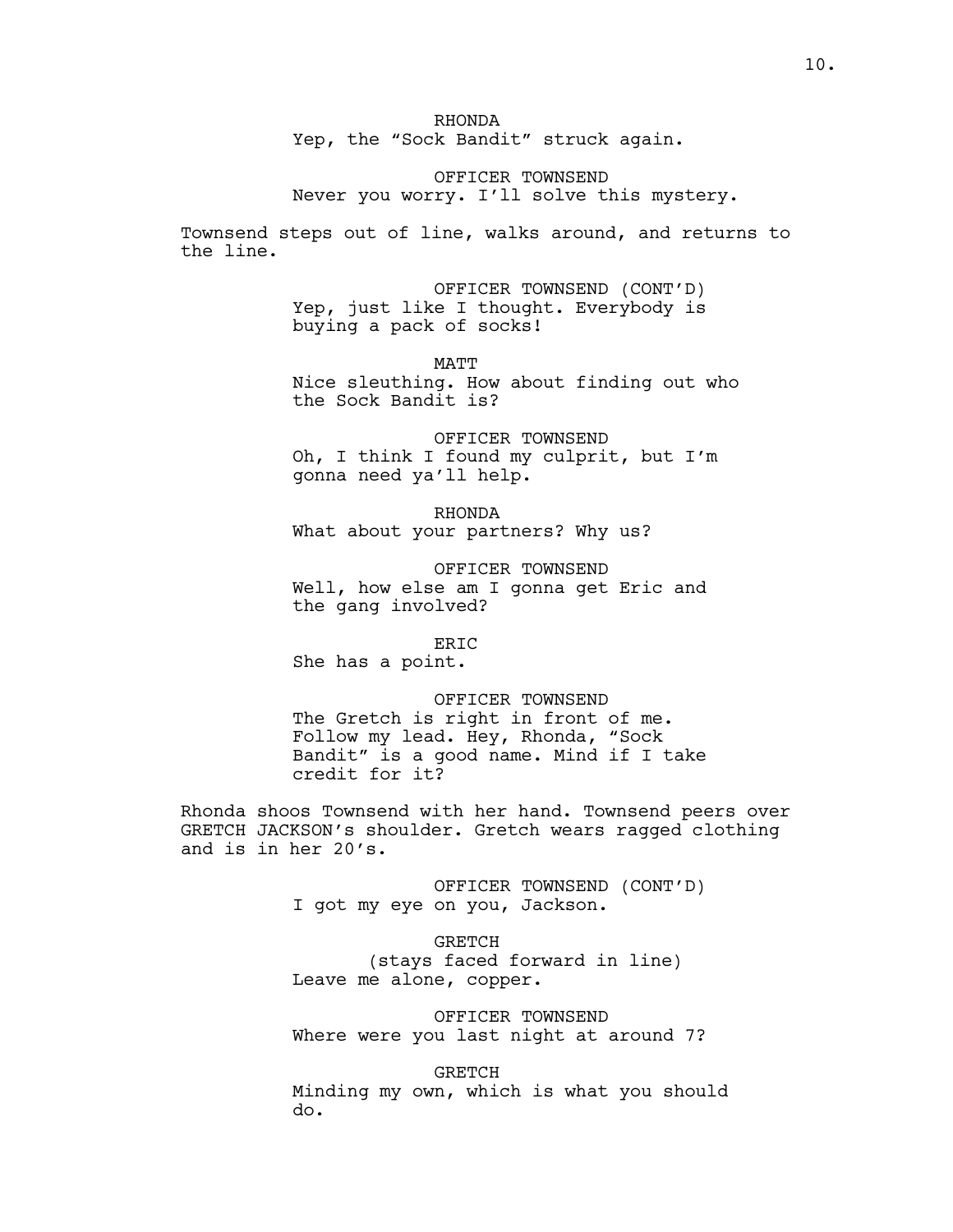OFFICER TOWNSEND You got a lot of socks there. Why do you have so many?

GRETCH (faces Townsend) Because I was robbed, and I need some more?

OFFICER TOWNSEND A likely story!

RHONDA (to Townsend) Actually, 'Vette, it is a likely story.

OFFICER TOWNSEND Hey, I'm not paying you guys to think!

RHONDA You're not paying me at all.

OFFICER TOWNSEND

Exactly!

MATT Wait, you're supposed to pay us? I wanna get paid!

OFFICER TOWNSEND Shush, you two! (to Gretch) I'll be watching you.

GRETCH (looks at Townsend's belly) You need to watch what you eat.

Gretch turns back around. Eric GIGGLES. Matt HITS Eric on the arm. Eric stops laughing, then dials on his cellphone.

> ER<sub>IC</sub> Hey, Billy, I have a little problem.

EXT. BILLY'S APARTMENT - CONTINUOUS

Eric's big brother, BILLY, 19, lifts weights while speaking with his earbuds.

> BILLY You are a little problem.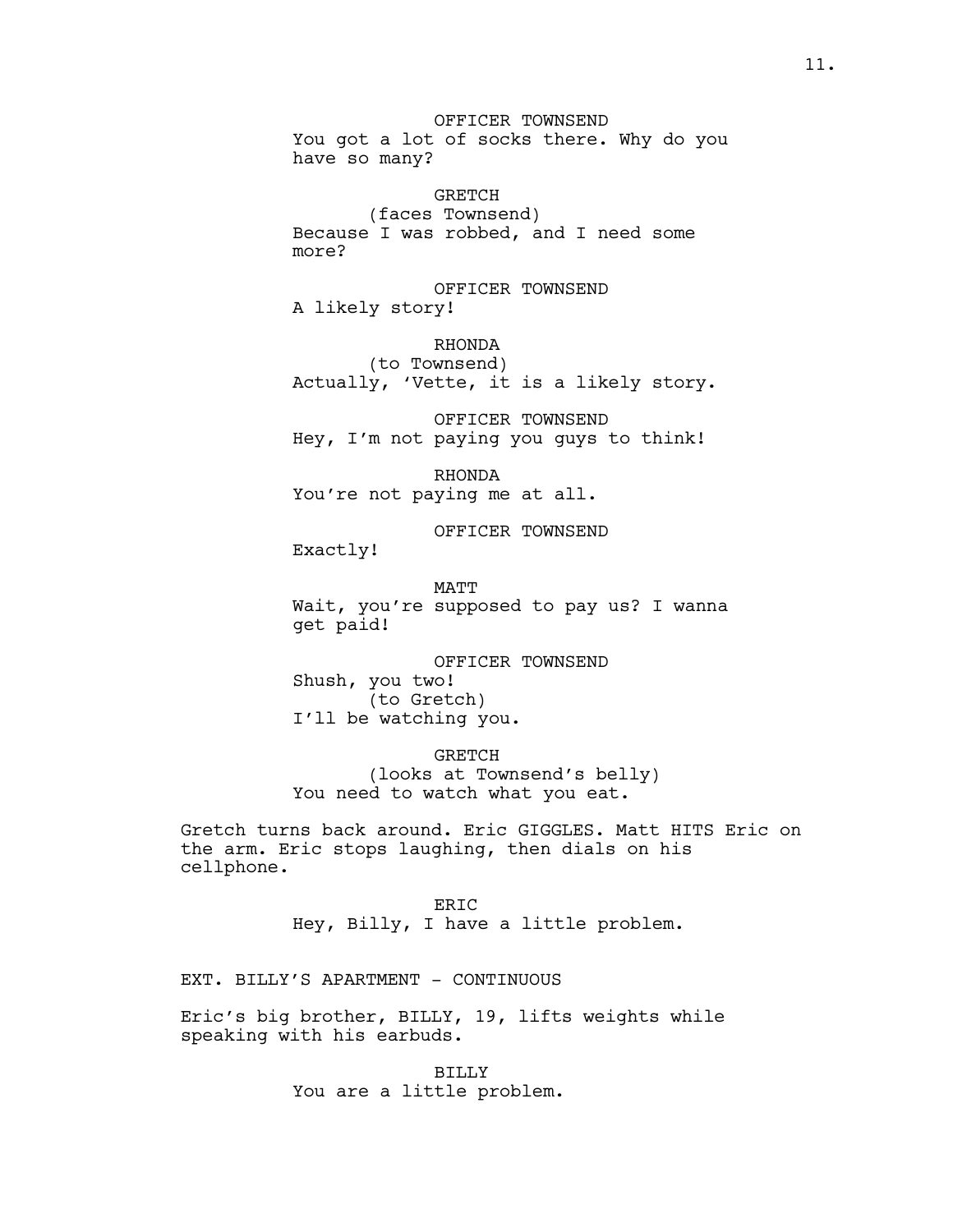ER<sub>IC</sub> Yeah, but I'm a good problem to have!

BILLY What do you want, squirt?

ERIC Berniece has a date with two different dudes on the same night!

BILLY And that has to do with you because?

ER<sub>TC</sub> 'Cuz neither of them are me!

BILLY

You really gotta let her go. There's other women out there.

ER<sub>IC</sub> Easy for you to say, you have a girlfriend.

BILLY Fine, then arrange one spot where both of her dates can be, so she can switch back and forth without them knowing.

ERIC Why would I help her keep the dates?

BILLY Because when it blows up in her face, you'll look all the better to her.

ERIC Billy, that's... (pause) ...not a bad idea. You're actually good for something.

BILLY Yeah, well, let me know how it goes. No, wait. Don't ever call me again.

ER<sub>TC</sub> Naw, too late, you love me.

Billy hangs up. His girlfriend, SHARON ROSS, approaches him.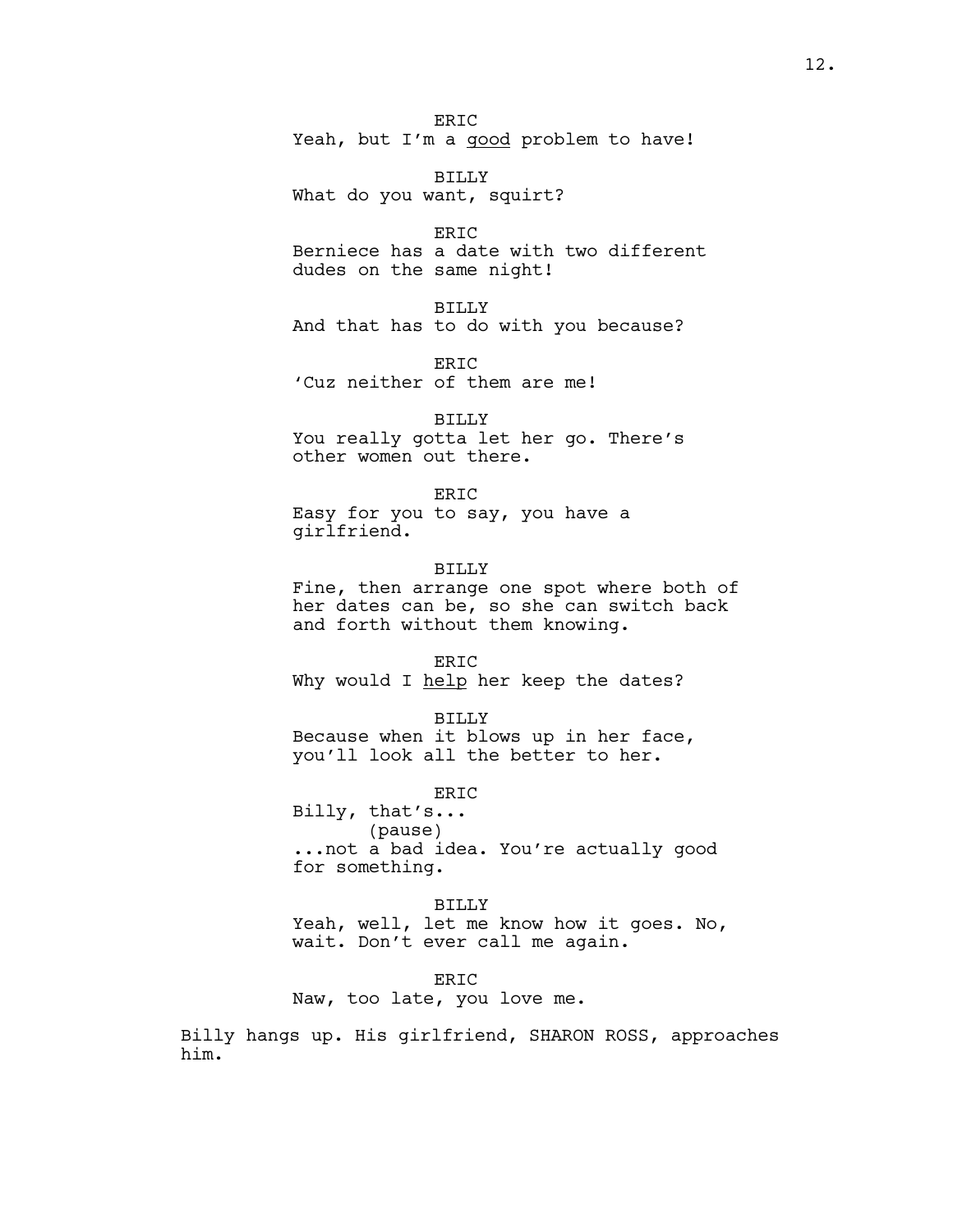# **SHARON**

So, is that what you're teaching your brother, to trick women into liking him?

BILLY No! How do you even know I was talking about that?

# SHARON

(walks away) I know all! Plus I heard you from outside.

Billy sighs and continues lifting weights.

INT. NELSON HOUSE - GARAGE - LATER

Eric kneels underneath the family's broken grand piano and tries to tune it. Dimmey and Berniece stand around the piano.

SFX: Tools CHURNING.

ER<sub>IC</sub>

Alright. Dimmey, your father's restaurant is closed tonight, right?

### DIMMEY

Yeah.

ERIC And Berniece, both of your dates are still tonight at the same time?

### BERNIECE

Roughly.

ERIC

And Dimmey, where's your dad?

#### DIMMEY

Out shopping for socks. There's a big shortage, so he'll be gone a while.

Eric lifts his head up.

#### ERIC

Okay. Berniece, you throw a surprise party for your first date in Timmy's Place. Then you go upstairs to Dimmey's place, pretend that it's yours, and have a nice dinner with your second date.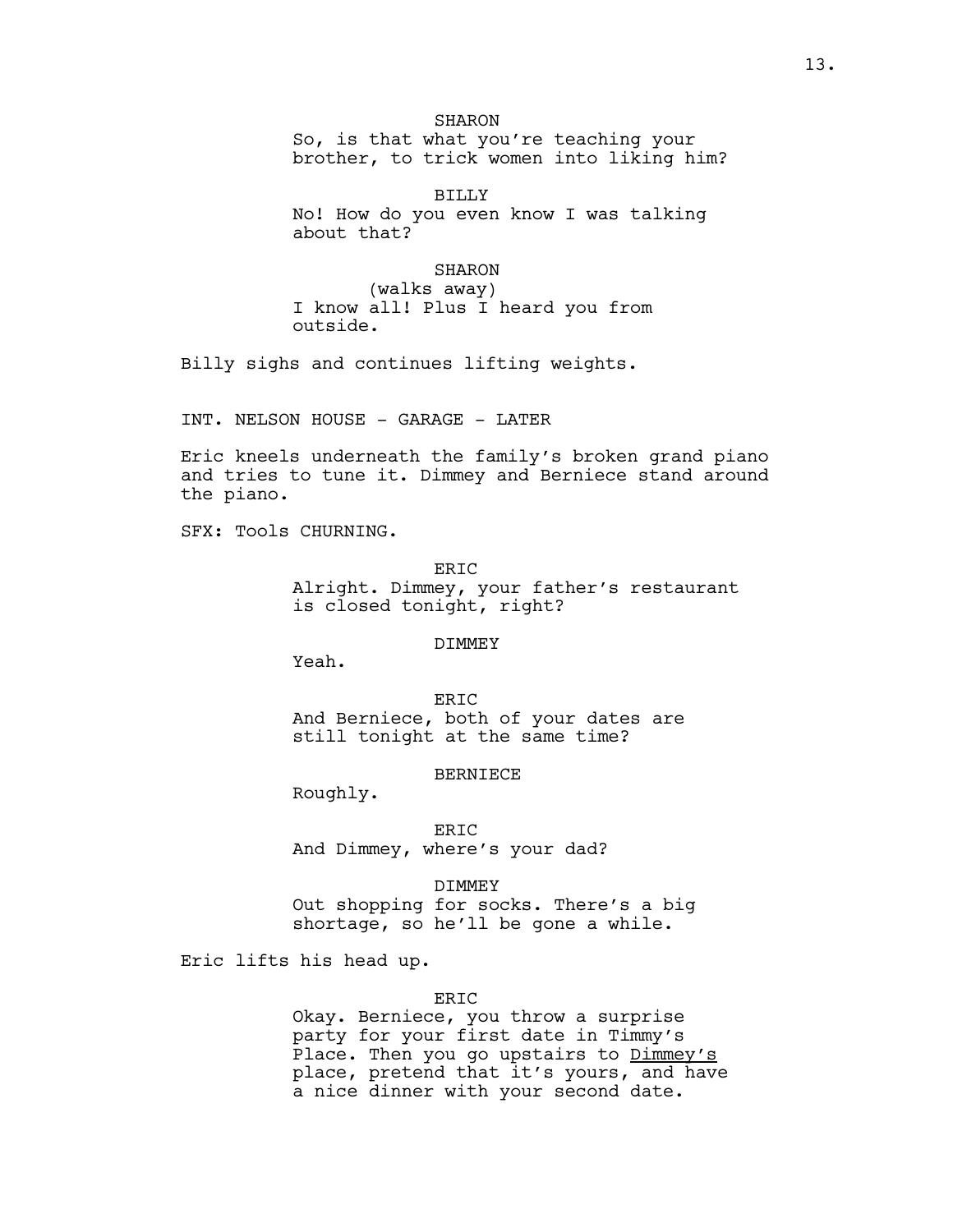# BERNIECE

Hmmm, okay. That might work.

#### DIMMEY

And I can keep my dad away even longer by having him go food shopping for my duck, Oliver.

### BERNIECE

Well, we don't have time to waste! Dimmey, talk to your father. I'll get some people to help set up the restaurant.

#### DIMMEY

Right.

Dimmey exits. Eric goes back underneath the piano.

BERNIECE Wait, Eric, why are you so willing to help me?

ERIC Well, I feel partly responsible for putting you in this mess.

BERNIECE

That's sweet. I gotta go. I love you.

SFX: Eric SLAMS his head underneath the piano and lifts his head up from there.

> ERIC (holds his head)

What??

BERNIECE Just kidding, I wanted to see what you would do.

Berniece exits. Eric moans.

ERIC (shrugs his shoulders) Love taps.

He goes back underneath.

INT. OFFICER TOWNSEND'S APARTMENT - LATER

Officer Townsend, Rhonda, and Matt sit and watch TV in the living room.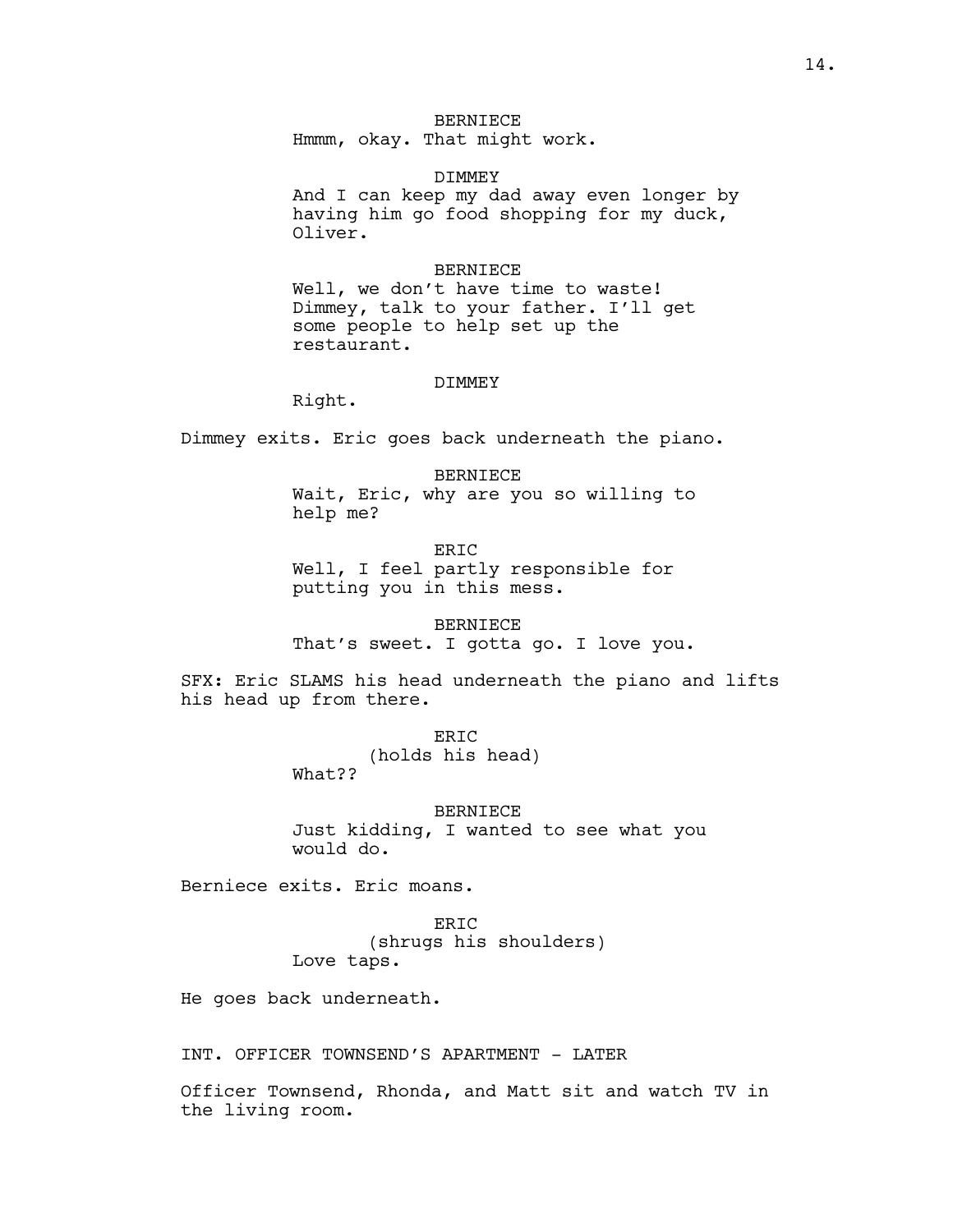SFX: Power SHUTS off. Glass window BREAKS! Townsend SCREAMS. POUNDING from the ceiling.

> OFFICER TOWNSEND (calls out) Sorry, Mr. Allen. There was a break-in attempt!

The power comes back on.

MATT Is everybody okay?

# RHONDA

Yeah.

Townsend runs to her bedroom and returns to the living room.

> OFFICER TOWNSEND My window is broken, and Gretch stole my socks!

RHONDA We don't know if it was her.

OFFICER TOWNSEND This has her name written all over it. She's crafty like that.

Townsend points to a plate of cookies on the kitchen table.

> OFFICER TOWNSEND (CONT'D) See? She didn't even fall for the booby trap. These cookies are still here. Now why is that?

MATT Because she's not a bear?

OFFICER TOWNSEND We'll see about that. Come on!

The three begin to exit her apartment. Townsend grabs a cookie.

> OFFICER TOWNSEND (CONT'D) One for the road.

MATT (reaches for a cookie) Can I get one, too?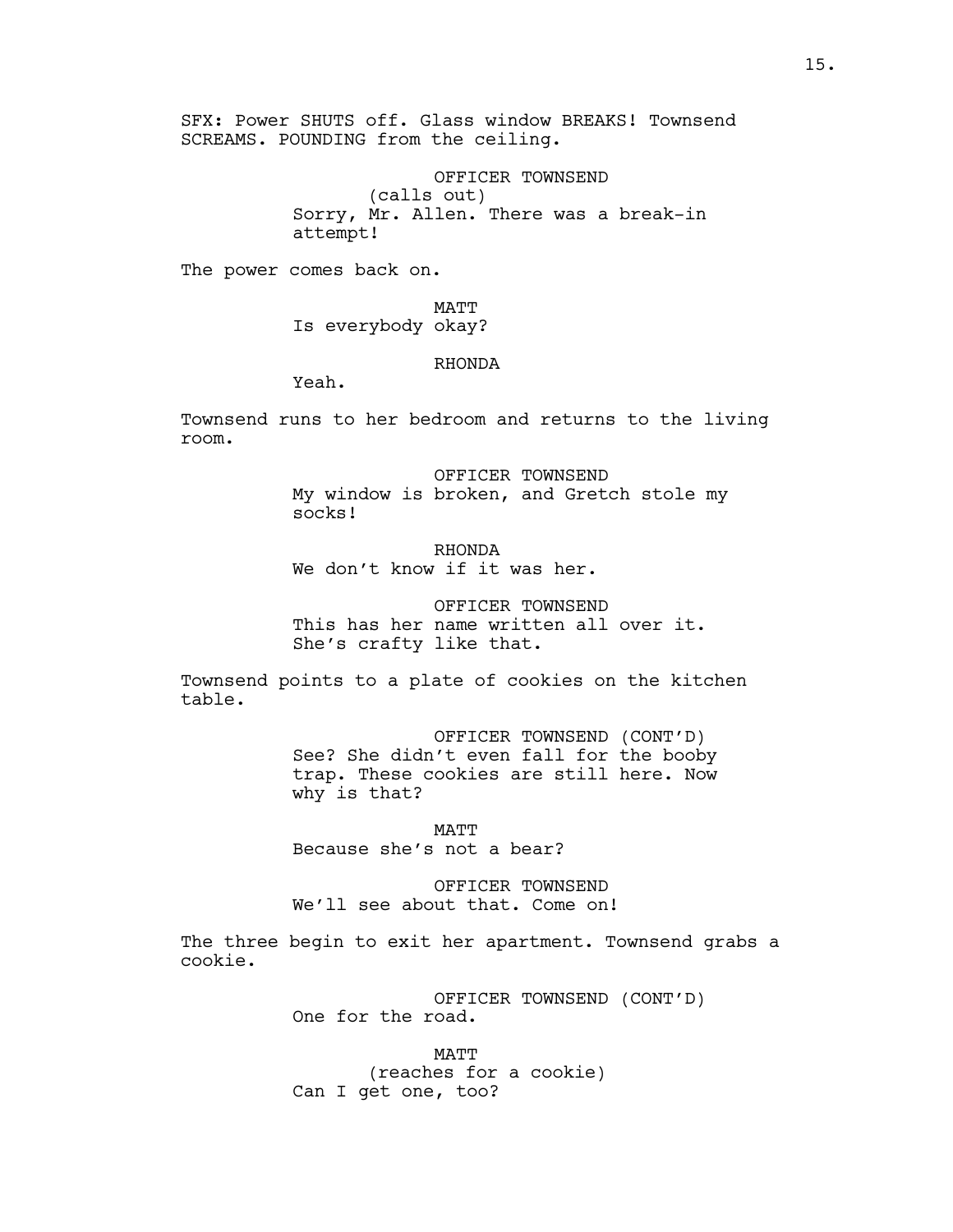OFFICER TOWNSEND (slaps his hand away) No touching the evidence!

They exit.

EXT. JACKSON APARTMENT - LATER

Officer Townsend, Rhonda, and Matt stand outside the door.

> OFFICER TOWNSEND Okay, guys, you knock on the door. Gretch won't answer if it's me. I'll hide around the corner.

# RHONDA

Whatever.

Townsend goes around the corner. Matt knocks on the door.

SFX: Dog BARKING from inside.

Opening the door is Gretch's little brother, JACOB, 17.

MATT Hey, I know you! You're that boy who bullies our son!

**JACOB** Yes, and how can I help you?

RHONDA Is your sister around?

SFX: Jacob's dog BARKS.

**JACOB** 

(to the dog) Quiet!

(to the adults) That's Dexter. He wouldn't hurt a fly. He does hurt people, though.

RHONDA Nice. Now about your sister?

JACOB She's gone. She's usually here around this time.

Townsend jumps from behind the corner.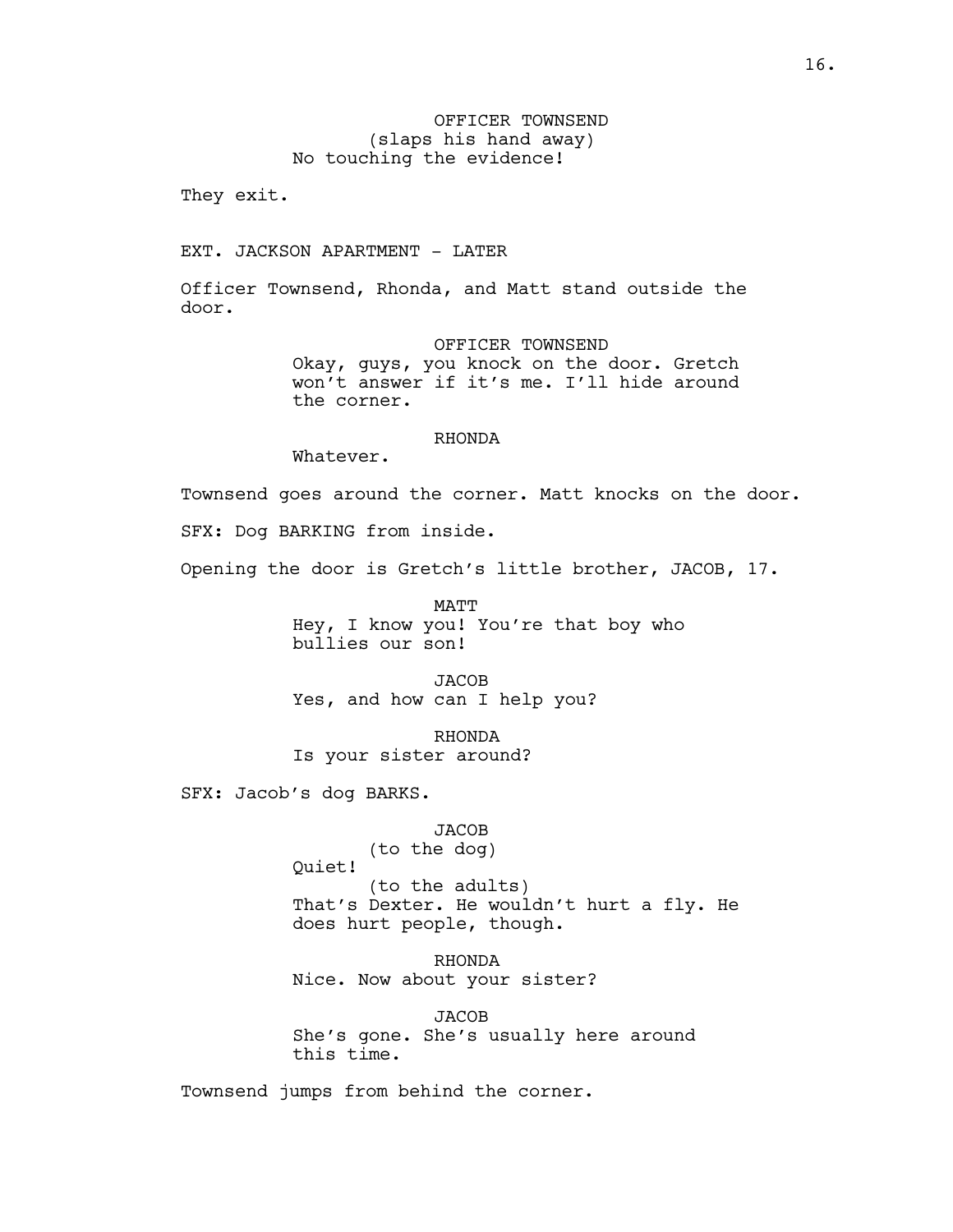OFFICER TOWNSEND A-ha! So Gretch is supposed to be here!

**JACOB** 

I guess so.

OFFICER TOWNSEND You mind if I look around your place?

**JACOB** Don't you need a warrant for that?

OFFICER TOWNSEND Oh, you people know all about warrants, huh?

**JACOB** Look, are we done? I got stuff to do.

OFFICER TOWNSEND Fine. I'll come back with a warrant, and when I do, you'll be sorry.

JACOB Why? I didn't do anything.

OFFICER TOWNSEND Did you, Jackson? Did you?

**JACOB** 

No.

PAUSE.

OFFICER TOWNSEND Okay, smart-ass, get outta my sight.

Jacob slams the door.

OFFICER TOWNSEND (CONT'D) Ooh, I'll get that Gretchen if it's the last thing I do!

She walks away.

MATT So this will be the first and last thing she does?

Rhonda nudges Matt to quiet him. They both follow Townsend out.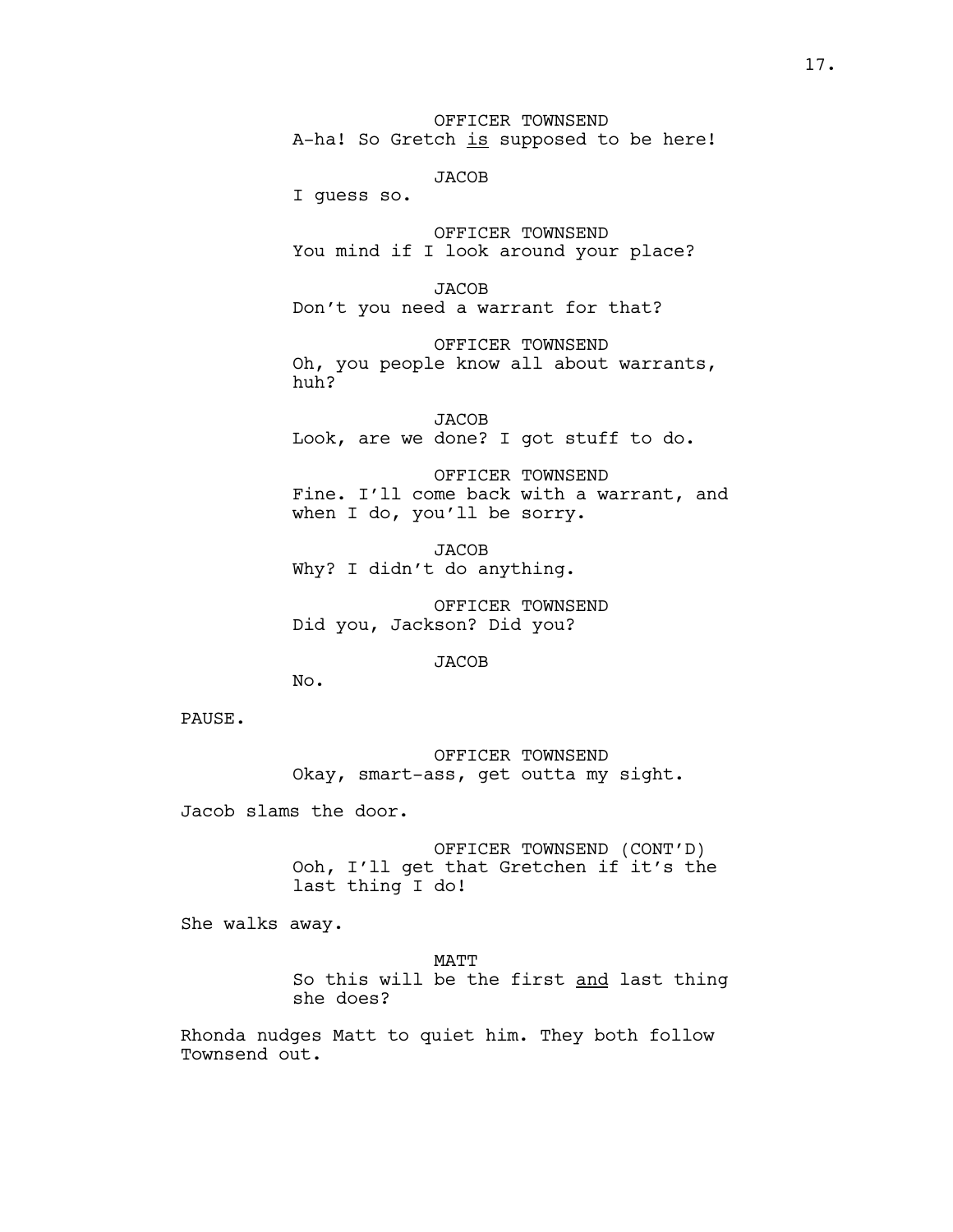Berniece and Preston sit at the kitchen table with their dinners in front of them.

> BERNIECE Isn't this nice, Preston? A home-cooked meal?

> PRESTON Yeah, but I thought this was take-out. And speaking of home, why are there all those pics of white people around the living room?

BERNIECE Oh, that was my ex. He couldn't hang.

PRESTON And the older white guy?

BERNIECE His father. We all were really close.

She pretends to sob.

BERNIECE (CONT'D) Sometimes it's so hard to let go!

PRESTON Okay, okay, sorry I asked. It'll be okay.

BERNIECE

Excuse me while I run to the bathroom for some tissue.

She gets up and heads to the bathroom, then quickly changes direction and exits out the house. She runs downstairs to the restaurant.

INT. TIMMY'S PLACE - CONTINUOUS

Berniece runs up to kids who finish decorating the restaurant.

> BERNIECE Okay, guys, it looks nice in here. Eleanor, you got the food?

ELEANOR DUMBECK, 15, approaches Berniece.

ELEANOR Food? I didn't say I was getting it.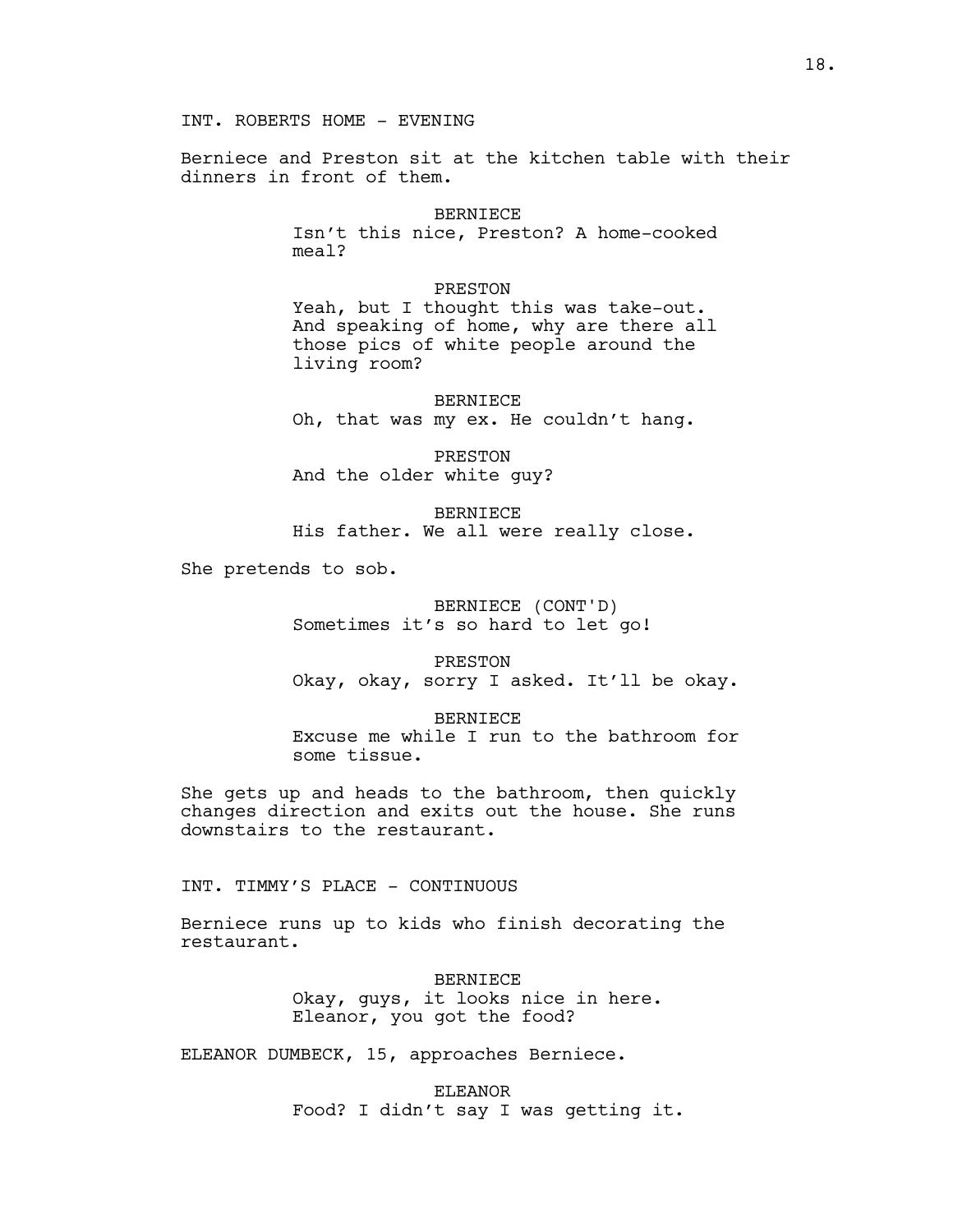# BERNIECE

What? When I asked about the food, drinks, and the cake, you said, "Don't worry about it!"

# ELEANOR

Yeah, because you looked really upset!

### BERNIECE

(advances toward Eleanor) Ooh, I oughta kick your butt!

#### ELEANOR

Now, now, that attitude won't make the food come any faster!

### BERNIECE

What are we gonna do? Have a party with no drinks?

### DIMMEY

Don't worry. So the kids won't get too tired or thirsty, we'll keep the music real low. Plus, Preston won't be able to hear the party from upstairs.

#### BERNIECE

Well, okay. We should start hiding. Who's looking out for Charles?

#### DIMMEY

Uh...

Charles walks behind the three of them.

### CHARLES

Hey, Berniece.

Berniece GASPS.

BERNIECE, ELEANOR, AND DIMMEY

Surprise!

They get the other kids to join them.

BERNIECE, ELEANOR, AND DIMMEY (CONT'D)

Surprise!

CHARLES Oh my god, you guys shouldn't have!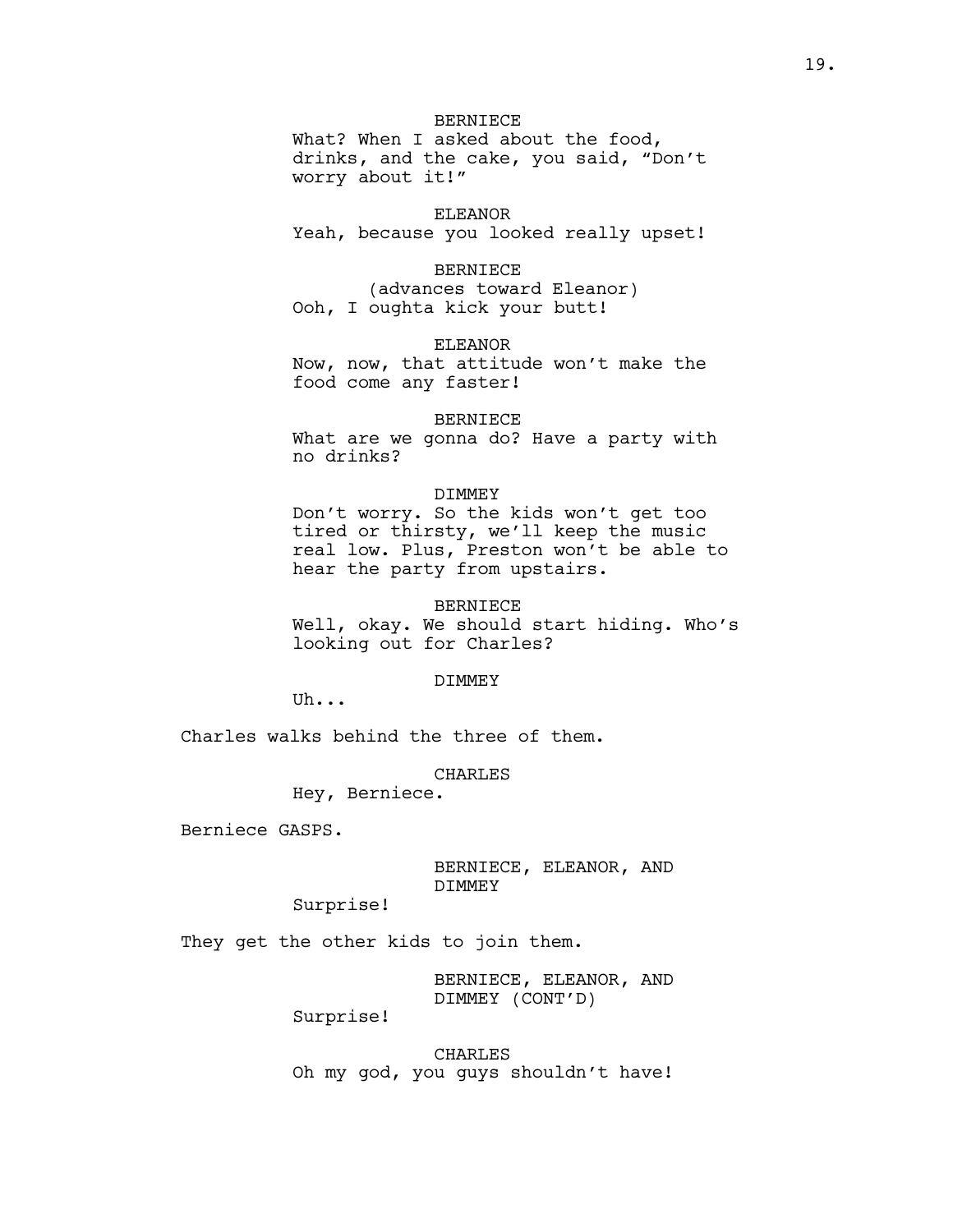ARNOLD ALLEN, 15, dressed in a sweater vest, tie, and wearing bifocals, walks up to the group.

> ARNOLD (to Charles) You already knew about this surprise party, didn't you?

#### CHARLES

Yep.

# ARNOLD

Mmm hmm.

# ELEANOR (to Arnold) Surprise!

Arnold is startled, then frowns at Eleanor.

BERNIECE Alright, let's get this party started!

SFX: One of the kids TURNS THE MUSIC UP.

DIMMEY

But very quietly!

SFX: The kid TURNS THE MUSIC DOWN a little.

CHARLES

Why quietly?

DIMMEY

It'll give this party an...intimate experience.

BERNIECE I'll take your coat, birthday boy. Anything you need?

CHARLES Something to drink?

BERNIECE Unfortunately, we don't have that here. And I hope you already ate.

ELEANOR (to Charles) Surprise!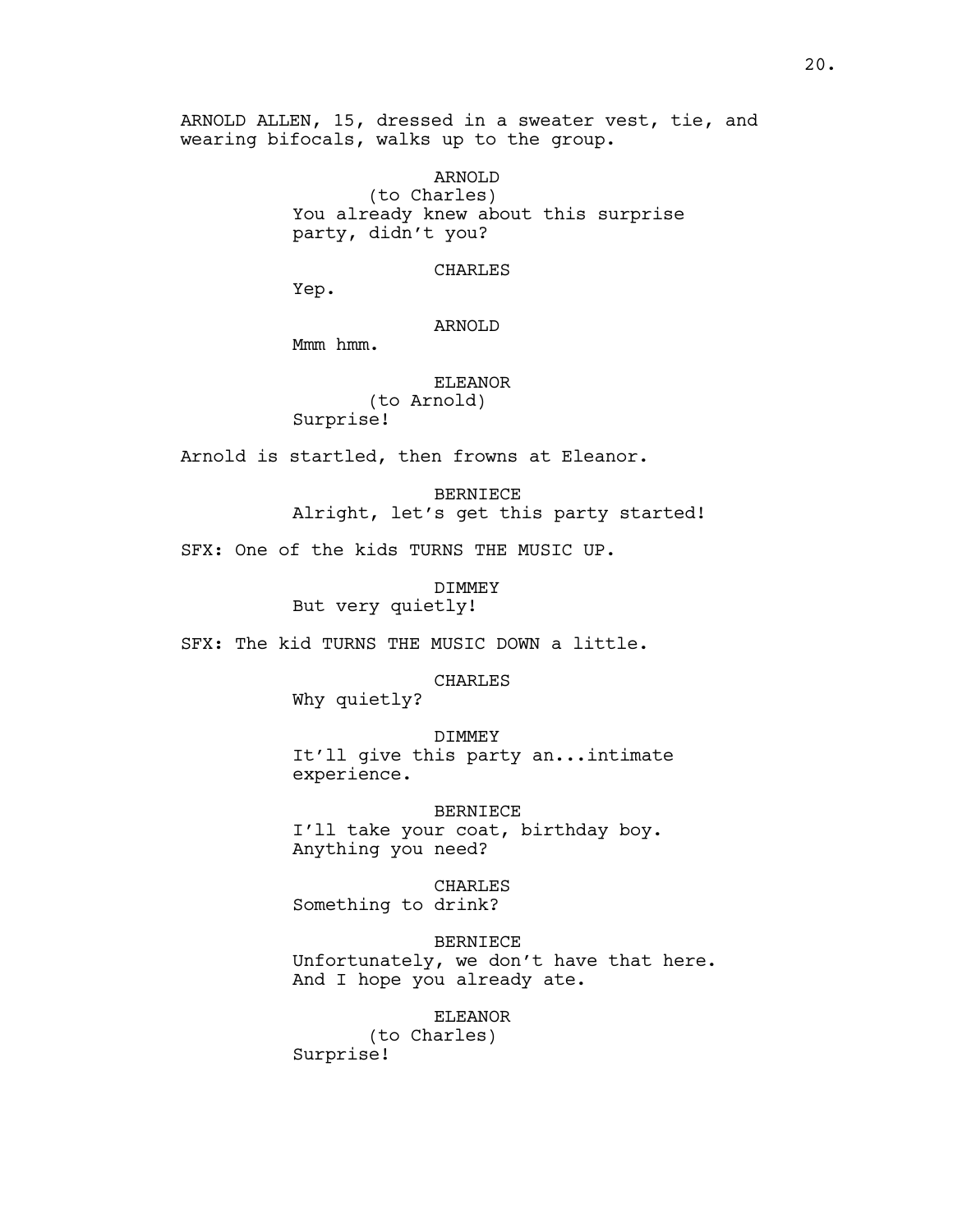# BERNIECE (to Eleanor) Will you stop that? (to Charles) I'm gonna go and put your coat up!

She walks, then runs up the stairs to Dimmey's home.

INT. ROBERTS HOME - CONTINUOUS

Berniece throws Charles's coat behind a couch and meets Preston back at the dinner table.

PRESTON

Feeling better?

BERNIECE What? Oh yeah, that joker is history!

Berniece eats her food quickly.

PRESTON Hey, slow down! We don't have to go anywhere!

BERNIECE Right, right. It's just that the food is so good. (pause) So good that it's going right through me. I need to hit the ladies' room again. Finish without me, if you must.

PRESTON

O..kay.

Berniece quickly sneaks out the house and runs downstairs.

INT. TIMMY'S PLACE - CONTINUOUS

Berniece quickly walks to Charles.

BERNIECE

(pants) Okay, Charles, enjoying the party so far?

CHARLES

Yeah, it's cool.

BERNIECE Good, excuse me.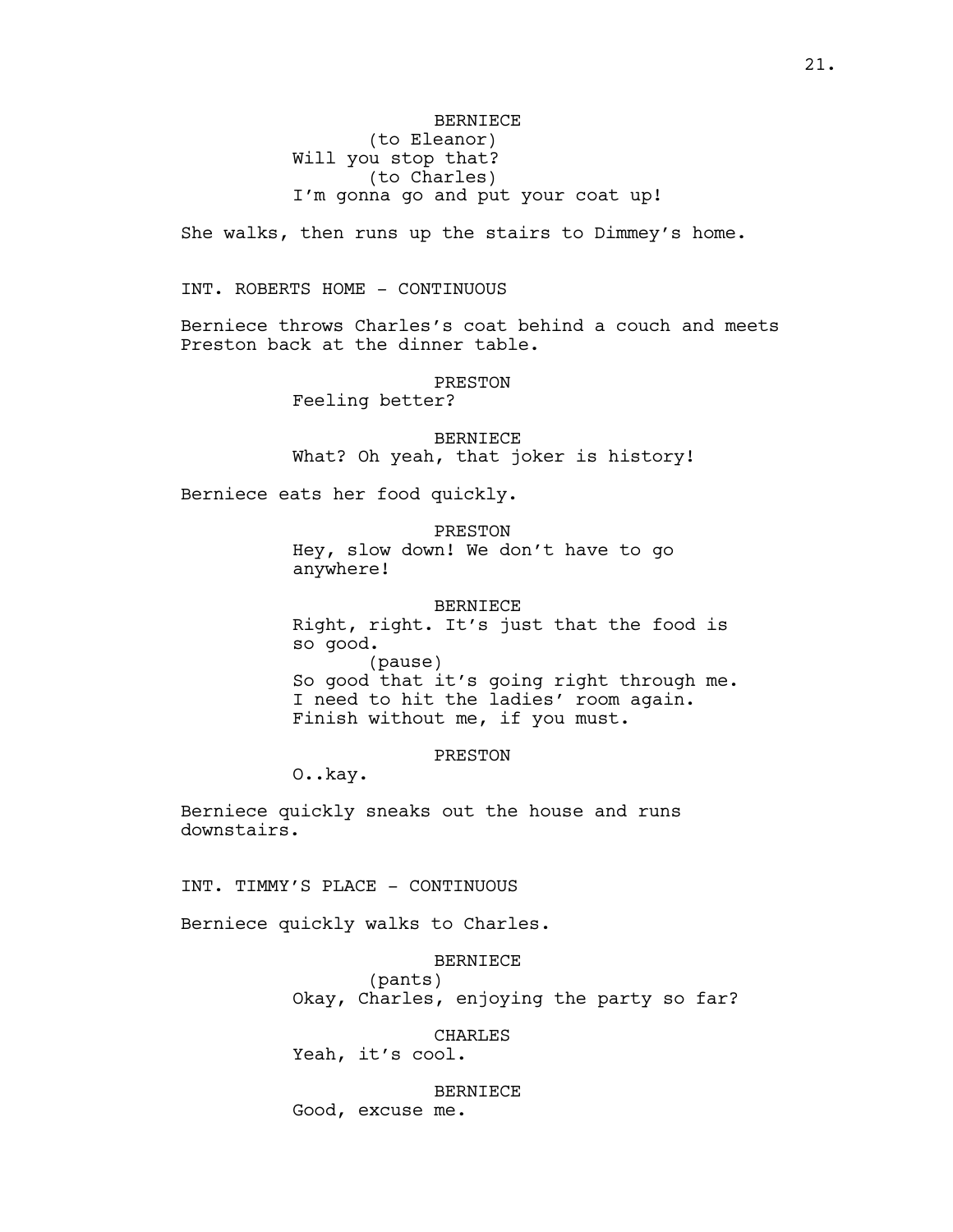Berniece walks over to Connie.

BERNIECE (CONT'D) Connie, help me! I need something to prolong the time so Charles doesn't know I'm gone!

### CONNIE

I know! (calls out) All right, everybody, it's time for "Spin the Bottle"!

DIMMEY "Spin the Bottle"? What generation is this?

ARNOLD The generation where I need a girl! I'm in!

Arnold walks to the center of the restaurant and sits on the floor. The rest of the party joins him.

BERNIECE

I'll spin first. (to Charles) Don't take this personal, it's just a game.

## CHARLES

I'm cool.

SFX: WHOOSH sound as Berniece spins the bottle.

The bottle stops at Arnold.

### ARNOLD

All right!

#### CONNIE

Okay, you two have to go in the broom closet to kiss. You have five minutes.

SFX: The rest of the party WHISTLES.

DIMMEY That's five minutes too many!

Other kids laugh.

# BERNIECE Let's go, Arnold.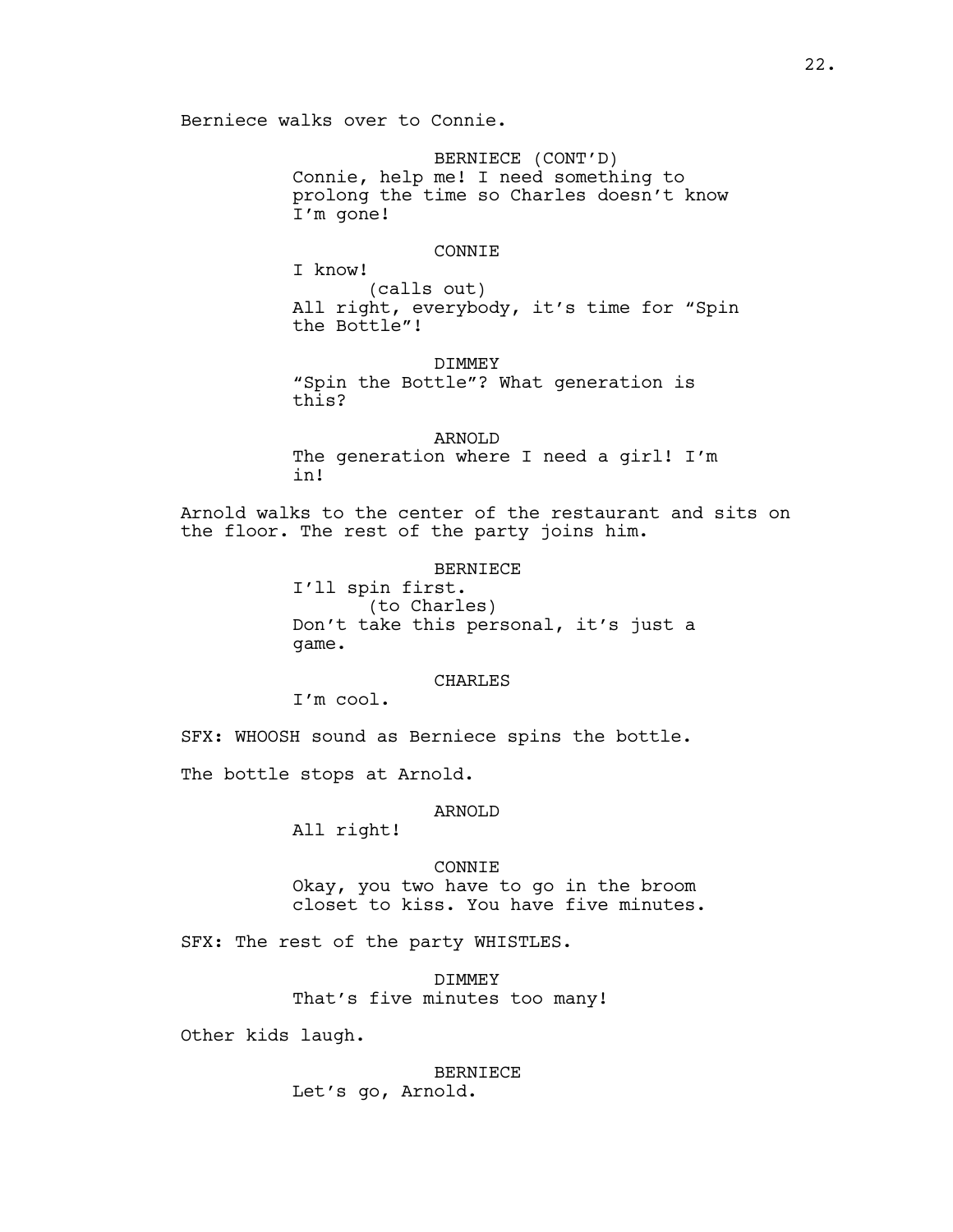Berniece grabs Arnold by the arm, and they head to the broom closet.

> CONNIE Okay, let's keep spinning!

ARNOLD You ready, Berniece?

#### BERNIECE

No, go away.

Berniece quickly exits the restaurant.

ARNOLD Anybody else wanna take her place?

# CONNIE

(speaks rapidly) Sorry, Arnold, the game's over. We're getting back to the party. Turn up the music!

SFX: The music RESUMES.

Connie walks away.

#### ARNOLD

Even when I win, I lose.

MARY, 15, dressed in nerdy gear similar to Arnold, approaches him.

> MARY It's their loss, Arnold.

### ARNOLD

Yeah!

They both stare into each other's eyes and smile.

ARNOLD (CONT'D) Enjoy the party, Margo.

Arnold confidently walks away.

MARY (O.S.)

It's Mary!

INT. OFFICER TOWNSEND'S POLICE CAR - LATER

Officer Townsend drives her car with Rhonda in the front and Eric and Matt in the back.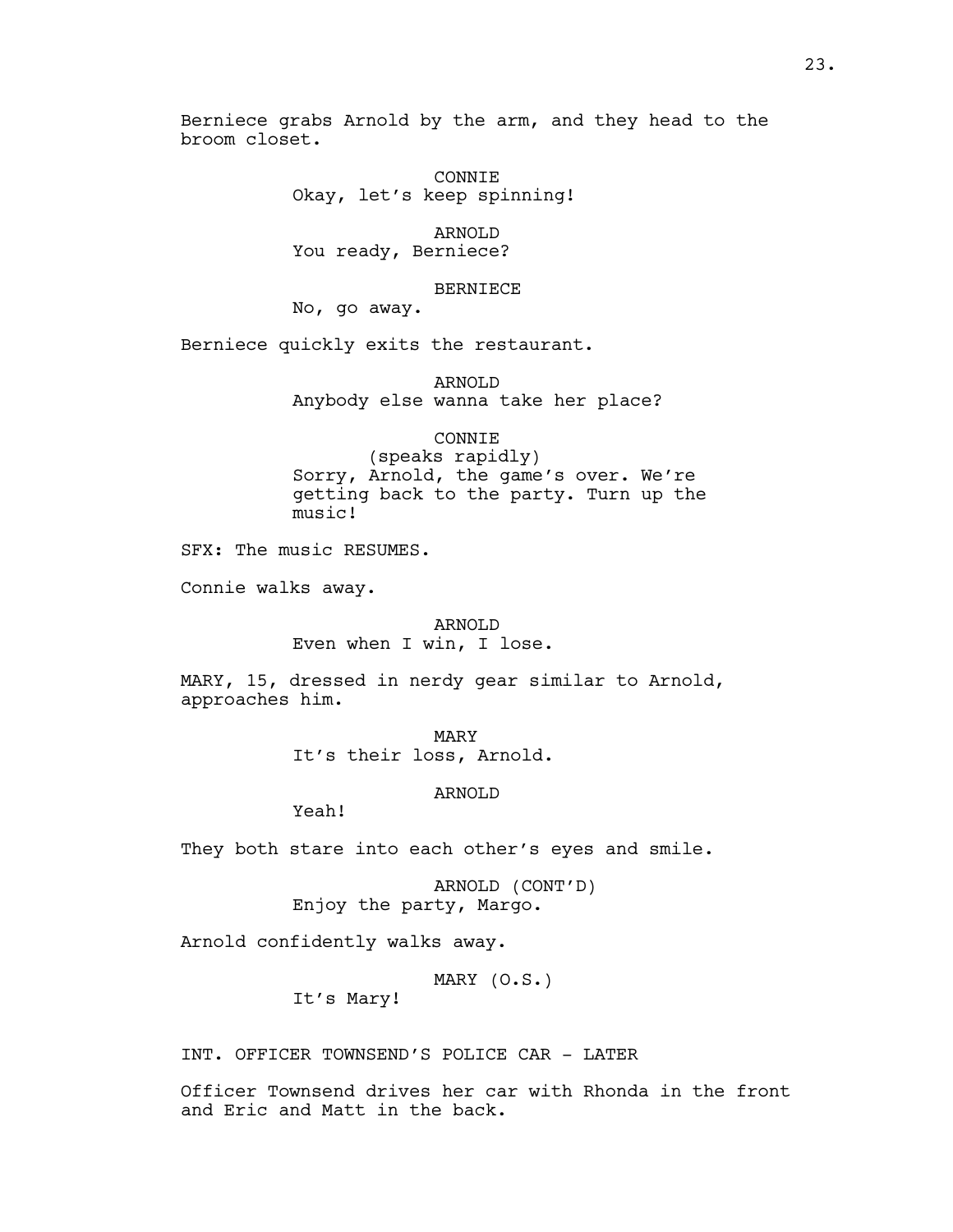RHONDA

'Vette, we been doing this ride-along for an hour. Unless you're gonna give me a hat, let me outta here!

OFFICER TOWNSEND Hold on, I'm getting warm.

Gretch, wearing a backpack, rides a bike down the street.

OFFICER TOWNSEND (CONT'D) There she is!

Townsend puts the siren on and stops Gretch. She and the others get out of the car.

GRETCH

(to Eric) Eric in the back of the police car? I have a whole new respect for you.

OFFICER TOWNSEND Alright, Gretch! What are you doing on this bike?

GRETCH The walking's hurting my feet. I think I got some glass or something in my shoe.

## OFFICER TOWNSEND

(gasps) I knew it! And what's that on your back? (points to the backpack) Go on, take it off!

**GRETCH** Not on the first date.

Townsend sticks out her hand. Gretch hands over her backpack. Townsend opens it.

OFFICER TOWNSEND

Socks!

GRETCH Yeah, I had to buy some more!

OFFICER TOWNSEND Or "stole some more"! You're under arrest!

**GRETCH** Hey, wait a minute!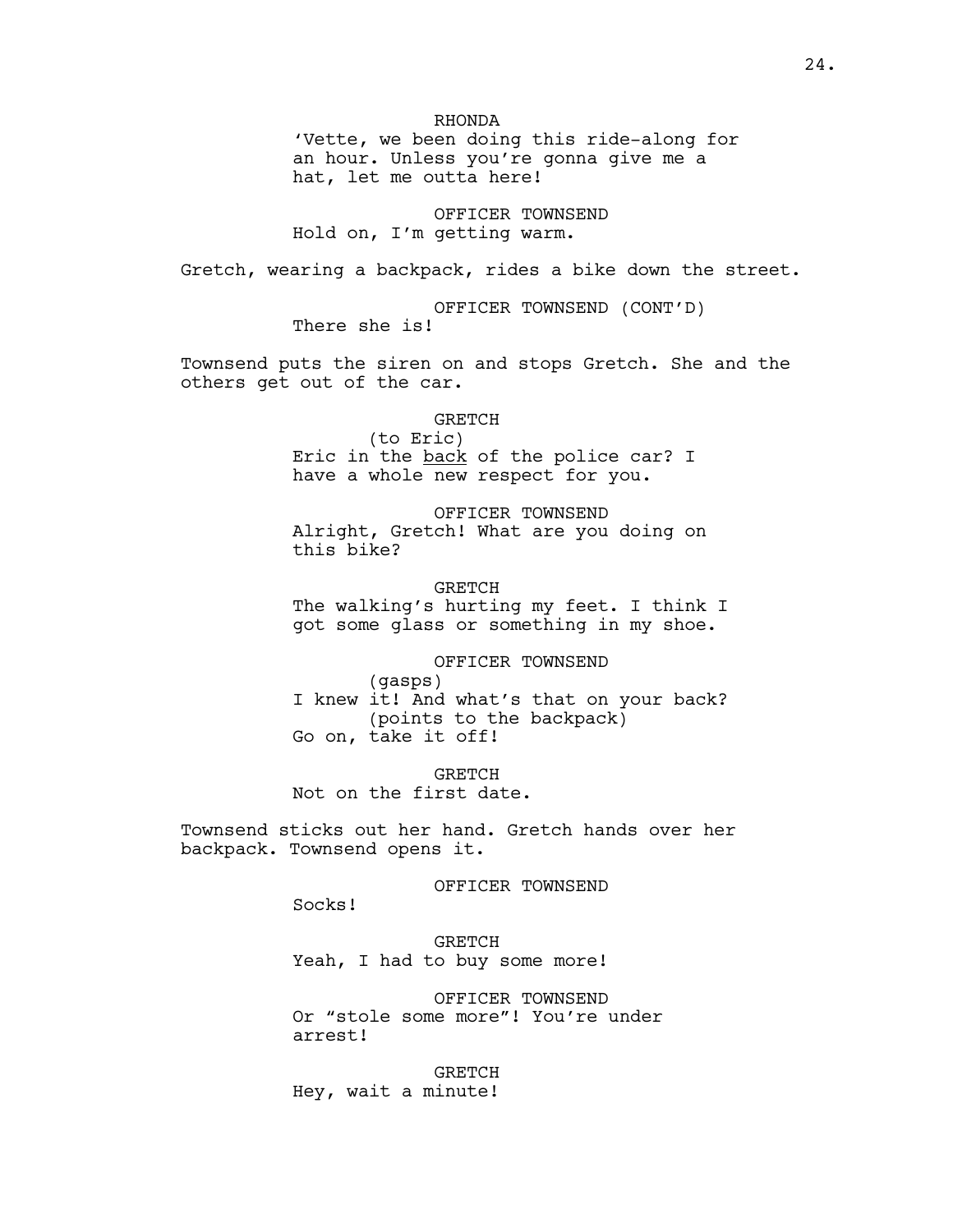Townsend begins to place handcuffs on Gretch. Another police car arrives. A male COP jumps out with a male BURGLAR handcuffed to him. The burglar wears all black with a black ski mask.

> OFFICER TOWNSEND Hey, I didn't call for backup. Did I?

> > **COP**

No. I came to tell you that I caught the burglar!

OFFICER TOWNSEND What? Well, let's see who it is!

Townsend pulls off the ski mask.

OFFICER TOWNSEND AND COP Officer Dayton??

OFFICER TOWNSEND Ex-Officer Dayton!

MATT

Who is he?

OFFICER TOWNSEND He used to be on the force but got let go.

DAYTON Yep, I know all of the houses and all of the ways to shut off the power in this city!

ERIC

But why socks?

### DAYTON

I wanted to make a name for myself. First socks, then shoes, then who knows, expensive paintings. And I would've gotten away with it, if it weren't for you meddling... (looks around, then to the cop)

...adult cop!

 $COP$ That's enough out of you. Let's go!

The cop takes Dayton back into the car, and they drive off.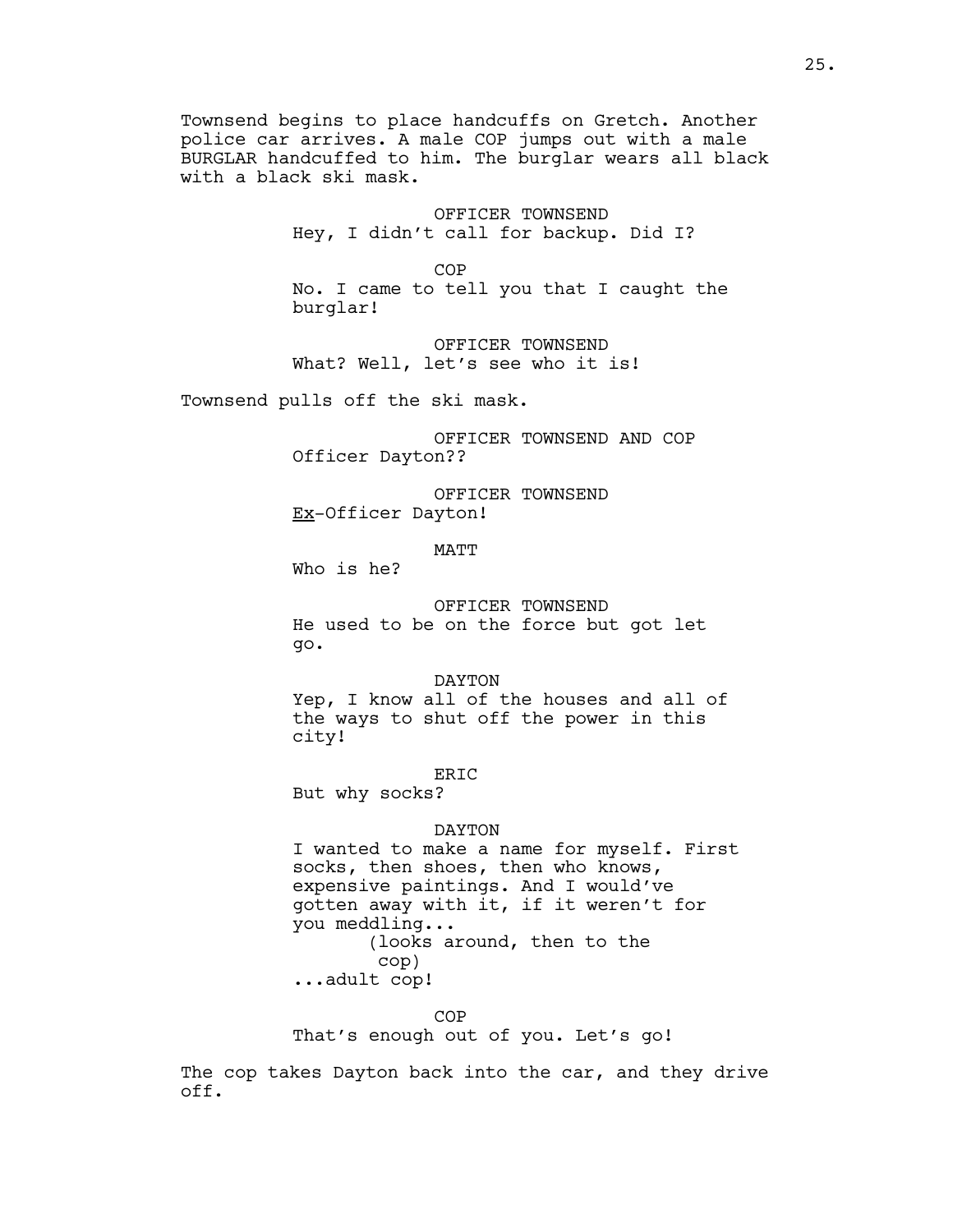Rhonda nudges Townsend.

OFFICER TOWNSEND (CONT'D) I'm sorry.

GRETCH Believe me, if I stole something, you would know.

ERIC Hey, Gretch, it's none of our business, but why were you always gone at the same time every night?

GRETCH (takes back her backpack and digs in it) Well, if the copper bothered to continue searching through my bag, without a warrant, I might add...

OFFICER TOWNSEND (sighs) It's always about warrants with you Jacksons.

GRETCH ...she would have found this!

Gretch pulls out a folder and shows the others.

MATT You got your G.E.D.?

GRETCH Yeah. I was studying. And I passed.

OFFICER TOWNSEND Jackson, I'm surprised.

# GRETCH

(to Townsend) Hey, I don't care about much, especially not you, but I care about my edgy-cation.

OFFICER TOWNSEND Okay, well, you better go and celebrate, then.

GRETCH Mmm hmm. Later, losers.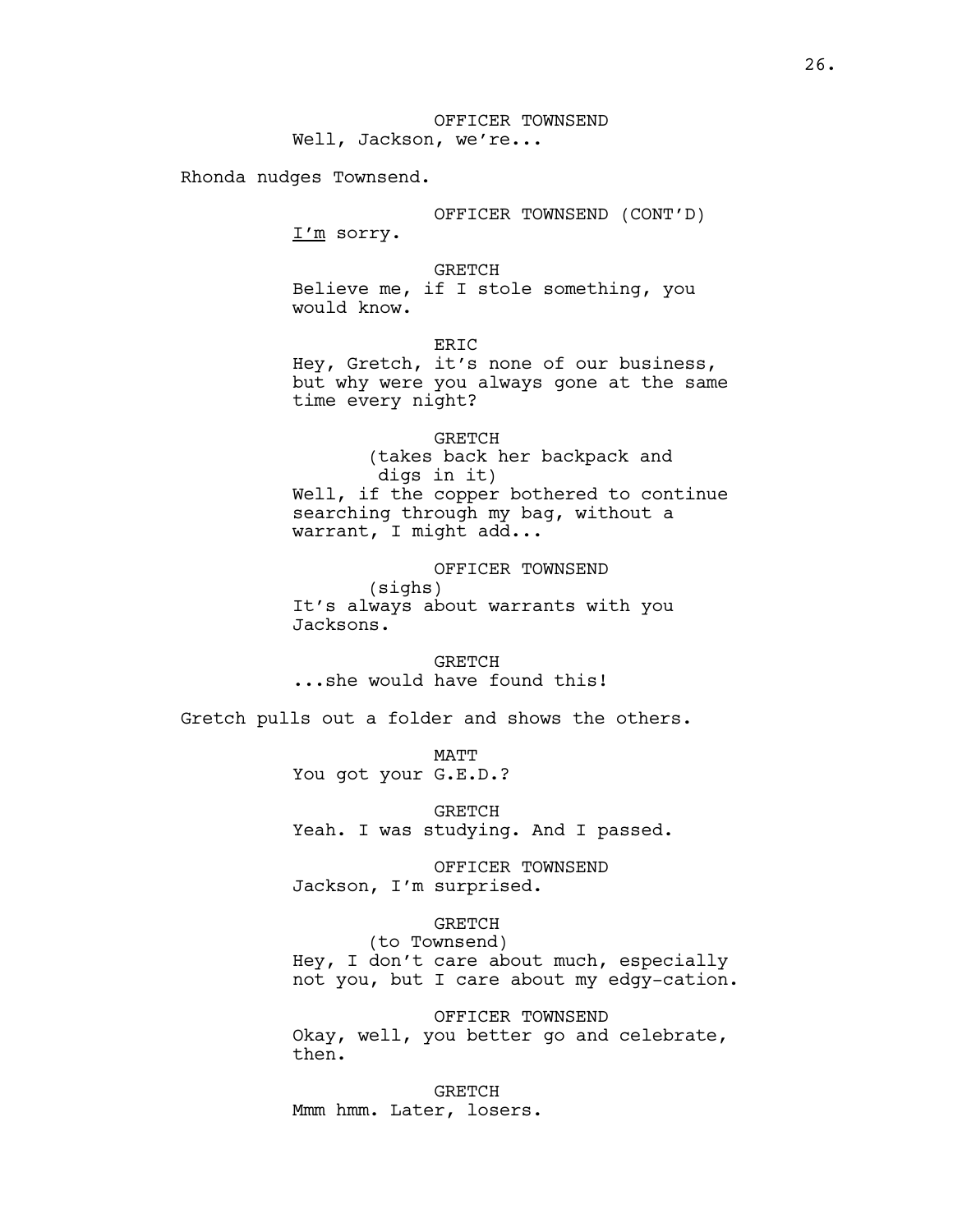Gretch takes the folder back and rides away on her bike.

OFFICER TOWNSEND Well, another day, another mystery solved!

MATT You're kidding, right?

OFFICER TOWNSEND I could go for a burger.

Townsend pats her pants for her wallet.

OFFICER TOWNSEND (CONT'D) My wallet! (yells in Gretch's direction) Hey, Gretch! Come back here!

Townsend hops in her car and chases after Gretch. They both race off up and down some hills and into the sunset.

SFX: Cheesy, slapstick music PLAYS.

MATT That's our Gretch!

Eric, Matt, and Rhonda laugh.

IRIS BEGINS.

RHONDA Hey, wait a minute!

IRIS REVERSES.

SFX: Music SUBSIDES.

RHONDA (CONT'D) Eric, don't you have a party to go to?

ERIC Oh yeah, I better get going!

Eric runs away.

MATT Um, wasn't Yvette our ride home?

PAUSE.

Matt and Rhonda begin to exit the scene.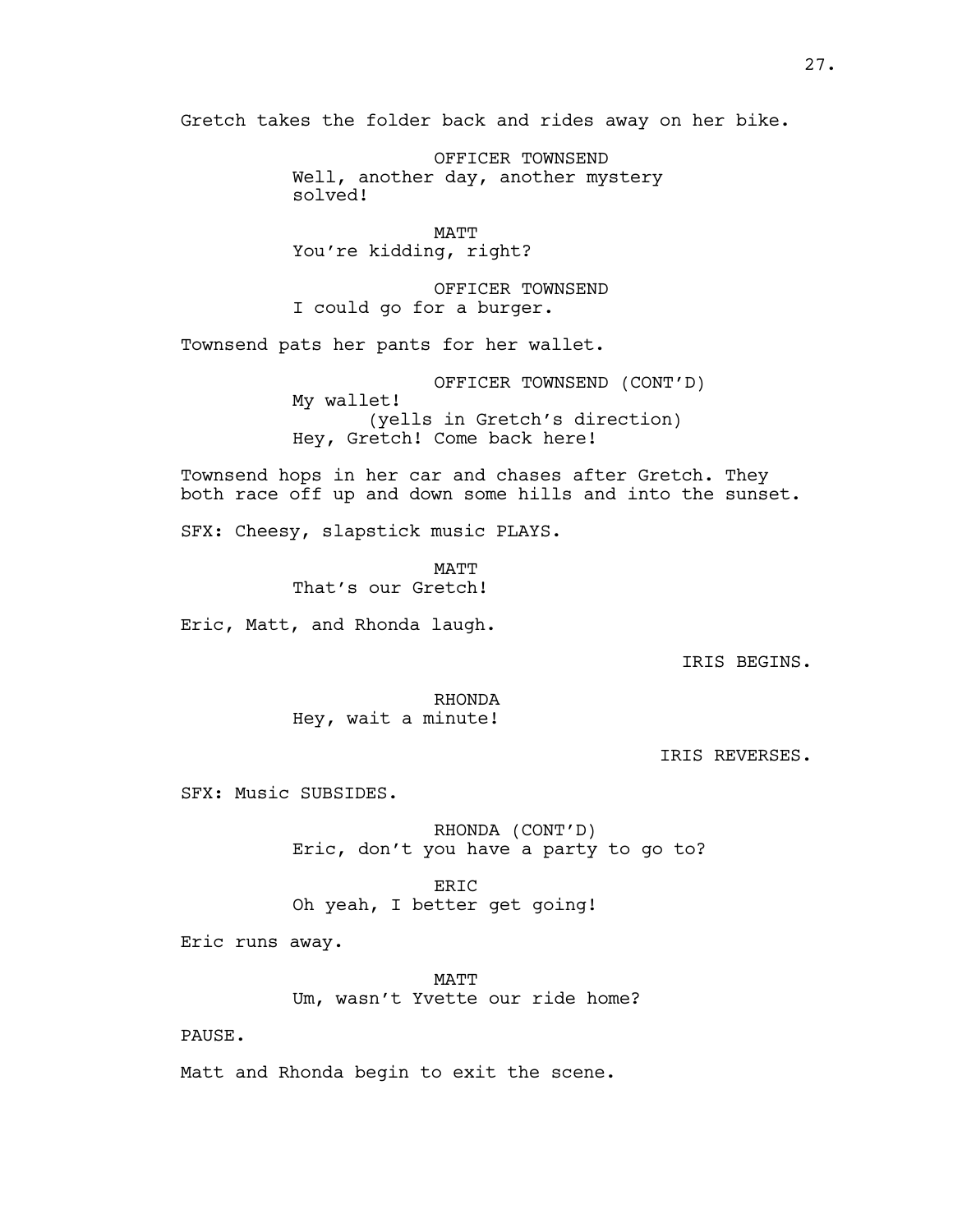MATT That's your 'Vette.

INT. ROBERTS HOME - LATER

Berniece and Preston continue eating their meals.

PRESTON You like basketball?

## BERNIECE

A little.

PRESTON Bucks vs. Bulls is about to start. Mind if we watch it?

BERNIECE

No, let's go!

Berniece goes to the living room and picks up a remote control.

> BERNIECE (CONT'D) Dang, I can't turn it on. I need the code.

PRESTON To your own TV?

BERNIECE No, wait. I think the fuse went out for the socket. Let me check the fuse box.

Berniece jets out of the house.

PRESTON

But...

INT. TIMMY'S PLACE - CONTINUOUS

Berniece runs into the restaurant, catching her breath.

CHARLES There you are! Let's dance!

BERNIECE

(pants) Actually, I'm a little...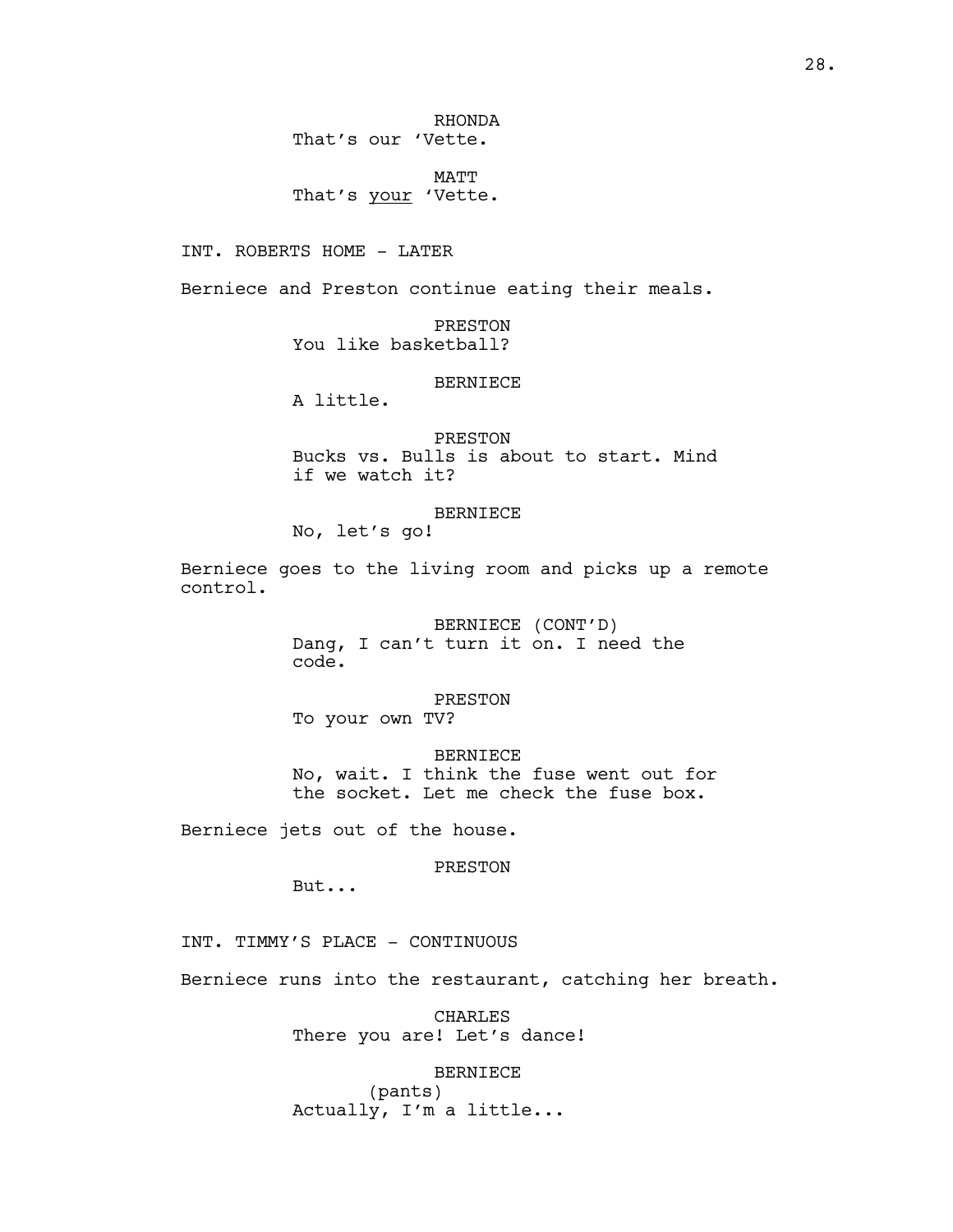# CHARLES Come on! This beat hits!

Both of them dance. Berniece spots Dimmey and Connie dancing; she and Charles move towards them.

### BERNIECE

(to Connie) Can I cut in?

CONNIE People still do that?

Berniece GRUNTS at Connie, who then quickly swaps places with Berniece.

#### DIMMEY

What's up?

BERNIECE Dimmey, I need the code to your remote!

# DIMMEY

7969.

BERNIECE 7969. Great, thanks. 7969. 7969.

Berniece swiftly walks, repeating those numbers aloud. She tries to make her way through a crowd of people. In her way are a boy and a GIRL with their cell phones out.

> BOY  $#3$ So your number is 555-8732?

GTRL No, it's 555-3732!

Berniece wrestles through the crowd while covering her ears.

# BOY #3

414-555-3732?

GIRL No, 262-555-3732!

BERNIECE (to the boy and girl) Shut up!!

Berniece pushes through the crowd and runs upstairs.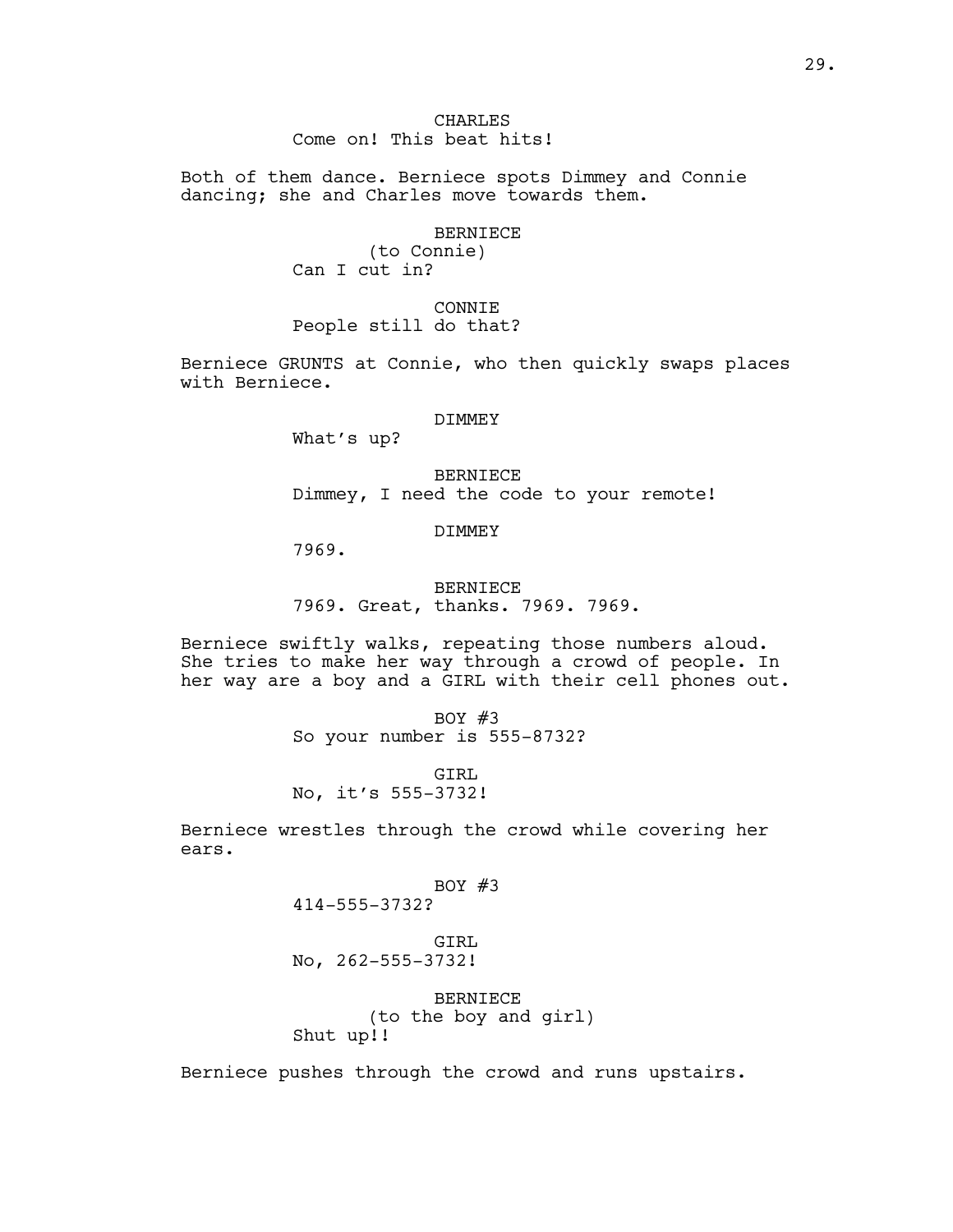INT. ROBERTS HOME - CONTINUOUS

Berniece limps in the house, wiping sweat off her forehead.

> PRESTON Berniece, is everything all right?

#### BERNIECE

Yep! Let me turn on the TV.

She picks up the remote.

### BERNIECE (CONT'D)

Aw, damn!

PRESTON That's okay. What's that music I hear?

BERNIECE It must be downstairs. I'll tell Timmy to turn it down.

Berniece hurries out of the house but leaves the door open.

> PRESTON But I don't mind it!

INT. TIMMY'S PLACE - CONTINUOUS

Berniece hurries through the crowd.

ARNOLD Berniece, this party is pretty "lit", as you guys say, but some of us are pretty parched.

ELEANOR Yeah, and thirsty, too!

### BERNIECE

Good point. (calls out) Alright, somebody put a slow jam on! And lower the music!

SFX: The music SWITCHES from fast to slow. Some kids dance with others.

#### CHARLES

(to Berniece) Can we continue our dance now?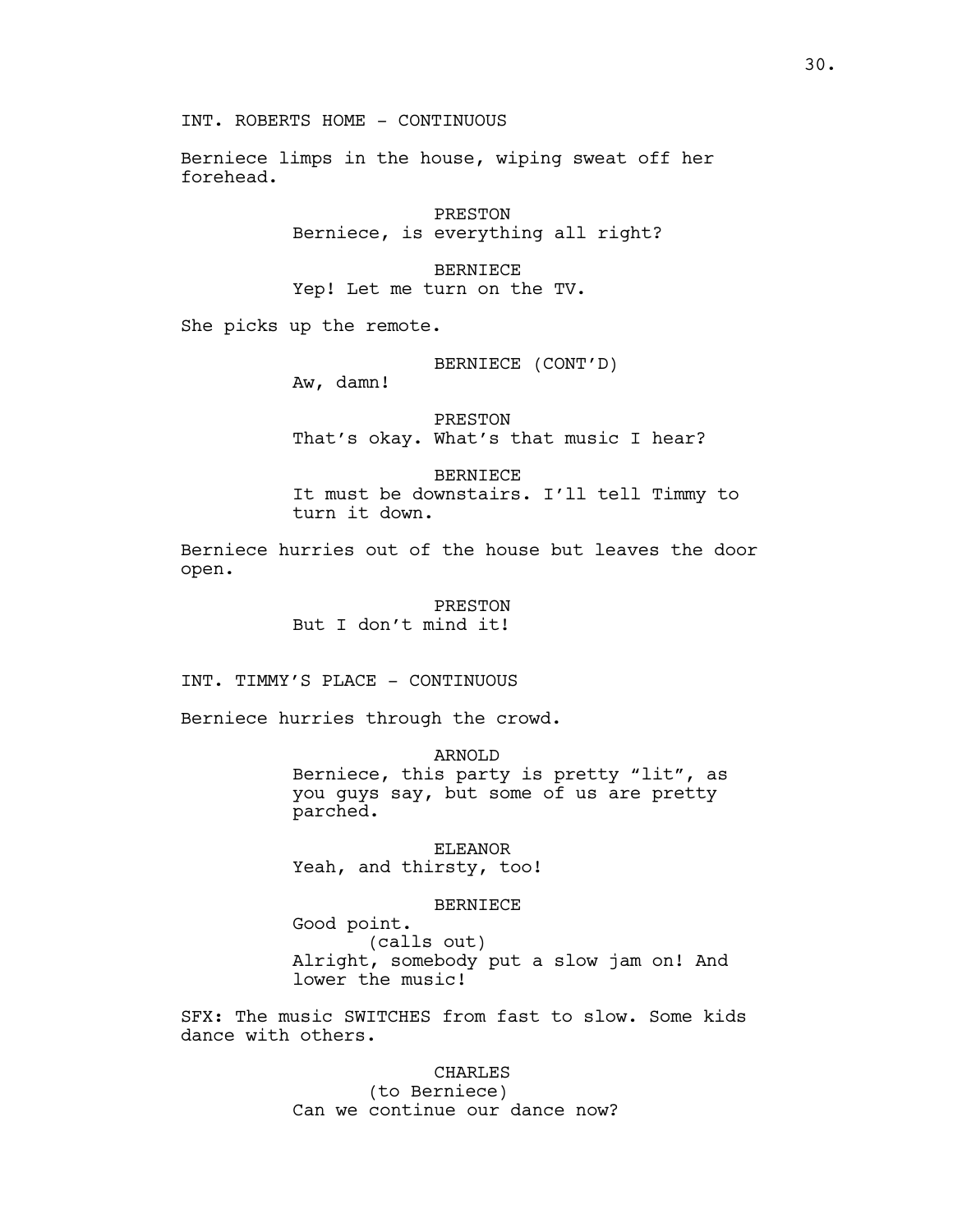# BERNIECE

Sure.

Charles tries to dance slow, but Berniece dances fast, then stops after a few seconds.

> BERNIECE (CONT'D) That was the bomb! I gotta take a break!

Berniece runs away.

EXT. TIMMY'S PLACE - CONTINUOUS

Berniece steps outside and tries to catch her breath.

ERIC (O.S.) Another day in the life of Ms. Casanova, huh?

Berniece turns around to see Eric standing there.

INT. TIMMY'S PLACE - SAME

Eleanor notices the door that leads to the stairway upstairs.

## ELEANOR

(calls out) Hey, Dimmey, does this lead to the bathroom?

Eleanor walks upstairs.

DIMMEY No, Eleanor, it's...oh, screw it.

INT. ROBERTS HOME - CONTINUOUS

Eleanor and a few kids walk into Dimmey's house, where Preston waits.

# ELEANOR

Food!

The kids run to the kitchen and begin eating and drinking the remainder of the food on the counter.

> PRESTON Are you sure ya'll have enough?!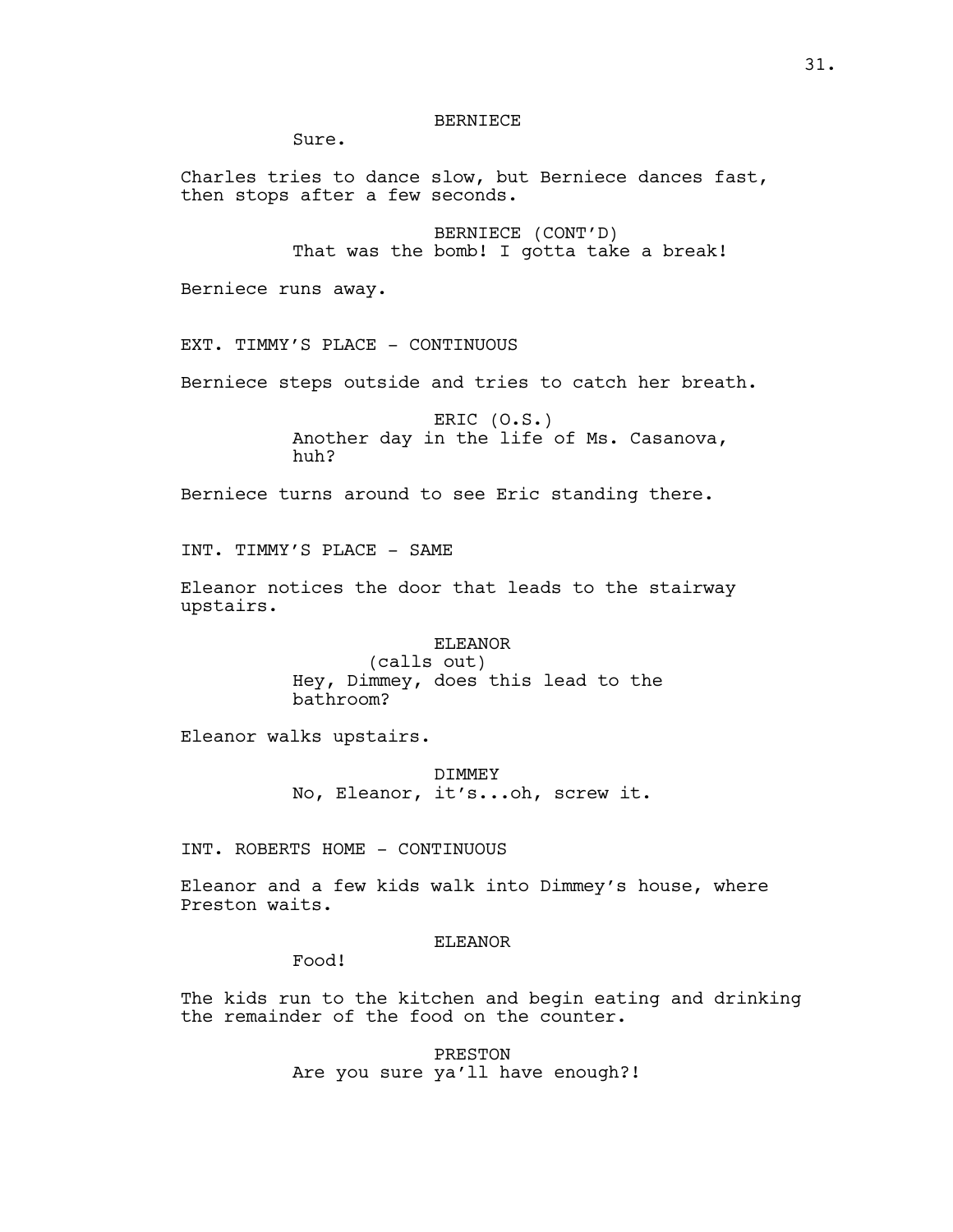# ELEANOR

Good point.

SFX: Eleanor SWIPES Preston's plate of food from him. Loud music BANGS from downstairs.

> PRESTON Hey, that's my jam! Where  $is$  that music coming from?

Preston exits the house.

INT. TIMMY'S PLACE - CONTINUOUS

Preston enters the restaurant, where kids are dancing.

PRESTON Hey now, that's what I'm talking about!

He glides to the middle of the dance floor. Near the hallway exit, Charles approaches Eleanor who has a cup in her hand.

> CHARLES Where'd you get that drink from?

## ELEANOR

Upstairs!

# ARNOLD

A resting place? Come on, everybody!

Arnold and some kids run upstairs.

DIMMEY

Wait, hold up! Don't mess up the place!

Dimmey and Connie run after the crowd.

EXT. TIMMY'S PLACE - SAME

Eric and Berniece sit on the bench.

ERIC

Looks like this is too much for you.

BERNIECE No, I'm fine. I just needed some fresh air.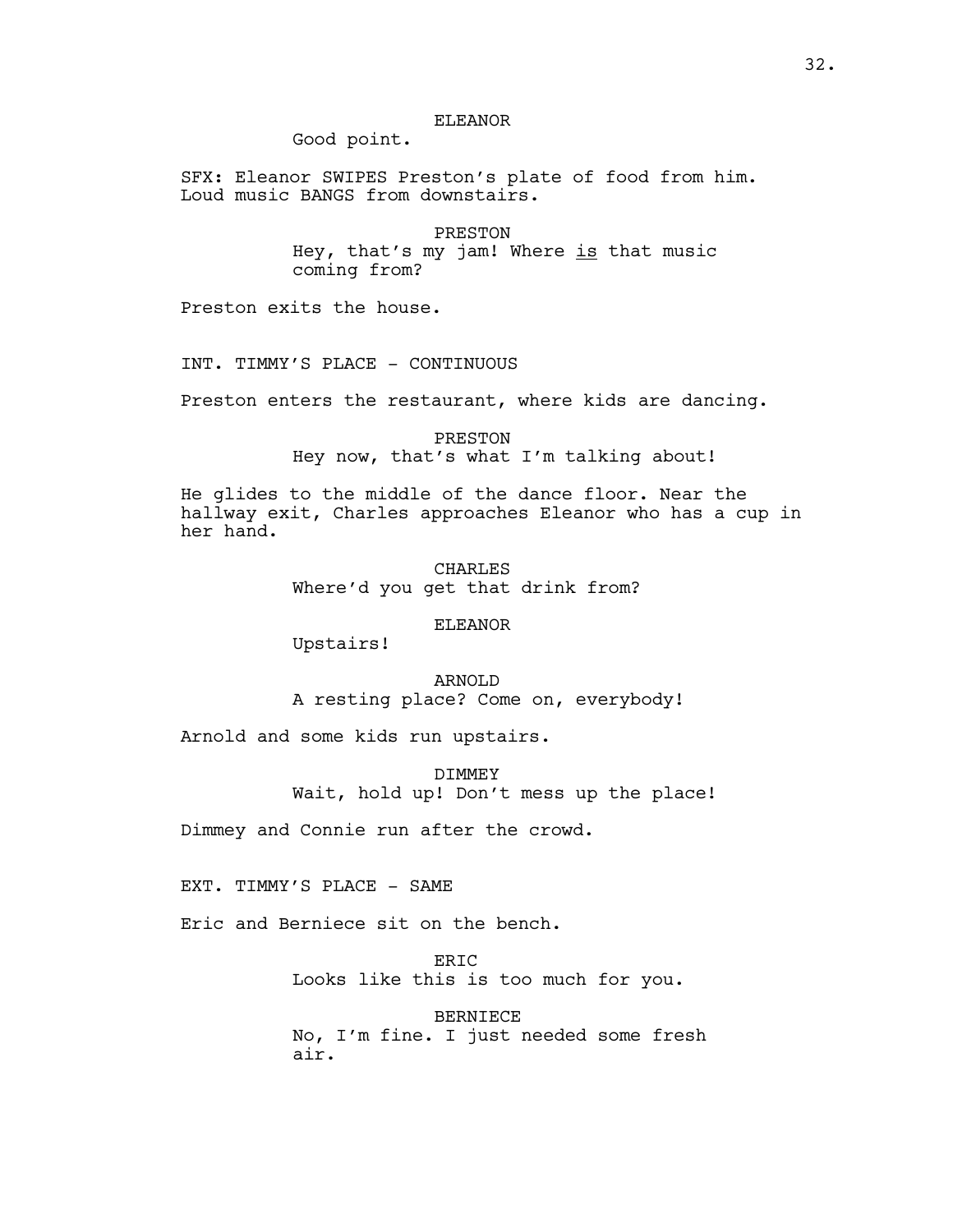Why are you going through all this for two guys, anyway? Especially when you could be doing it for only one!

#### BERNIECE

I know what you're trying to do, Eric, but I got it under control! Now, are you coming in?

ERIC Yeah. I gotta see this.

INT. TIMMY'S PLACE - CONTINUOUS

Eric and Berniece walk in and see a few kids dancing with cups in their hands.

> ARNOLD Hey, Berniece, capital idea to have the party downstairs and the cool-down part upstairs!

# DIMMEY

(to Arnold) It is my house, you know.

Dimmey picks up his cell phone from his pocket.

#### ERIC

Well, it looks like everyone's having fun.

Dimmey hangs up his phone, then runs and turns off the music.

### DIMMEY

(calls out) My dad's on his way back. Party's over! Thanks for coming!

# CROWD

Awww!

The crowd starts hurrying to the exit.

DIMMEY Connie, you get everyone out down here. I'll do upstairs!

### CONNIE

Right!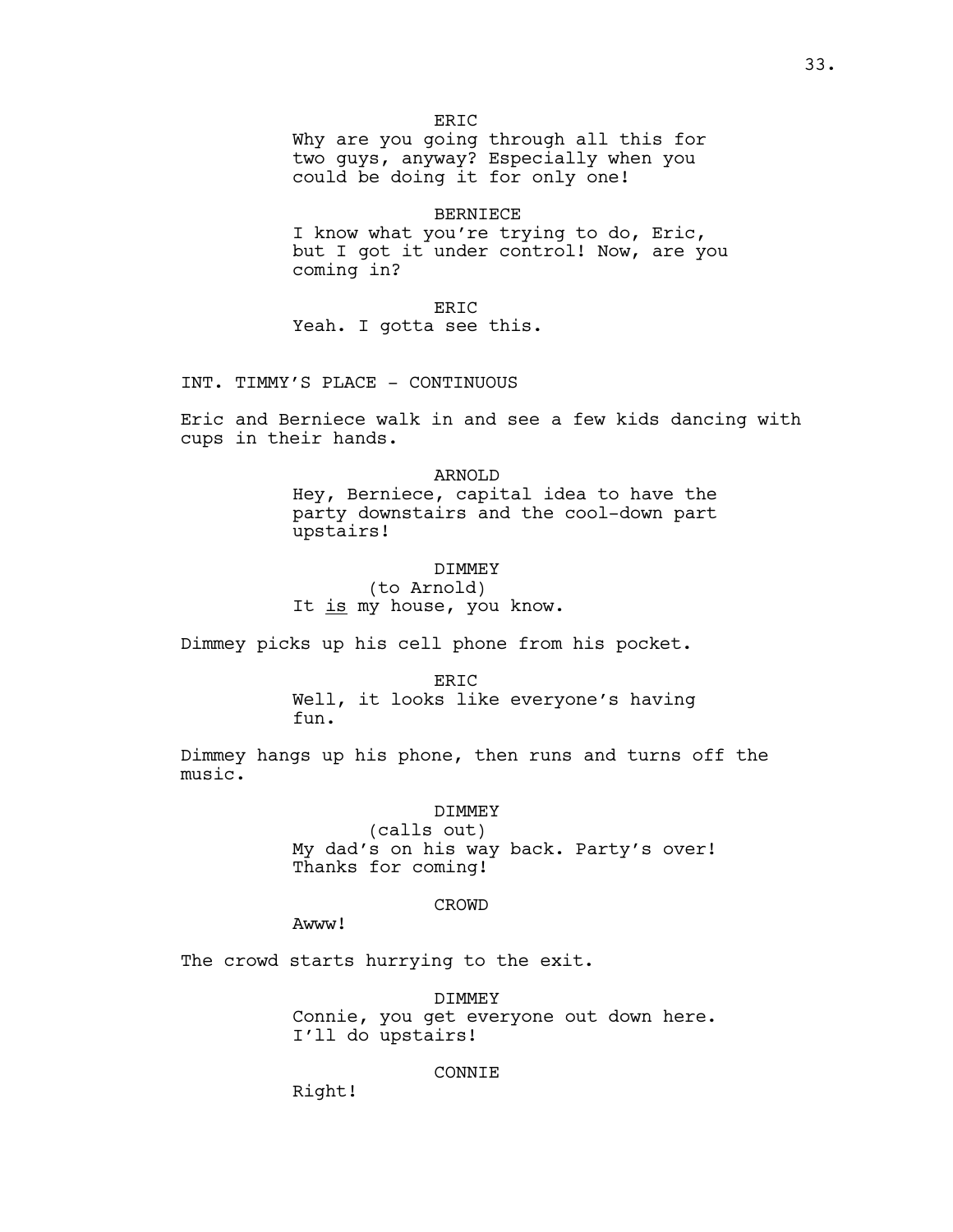Dimmey runs upstairs.

BERNIECE (to Connie) I gotta go upstairs and get Preston.

CONNIE No you don't. He's right over there talking to Charles.

BERNIECE What? No he's not.

Preston and Charles approach Berniece. Connie walks away.

BERNIECE (CONT'D) (nervously) Oh, hey, Preston, Charles! Ya'll know each other?

## CHARLES

We do now.

PRESTON Apparently, we have more in common than we thought!

BERNIECE Well, Connie suggested...

CONNIE (O.S.) Girl, you are on your own!

BERNIECE

Okay, I know this may look bad, but I threw a great party and provided a great date, plus a spot to chill for everyone involved. So it all balances out, right?

Preston and Charles frown at Berniece.

BERNIECE (CONT'D) (sighs and waves) Get home safely.

The two boys exit. Eric walks up to Berniece.

ERIC Sorry that happened to you, Berniece.

BERNIECE It's all right. I had it coming.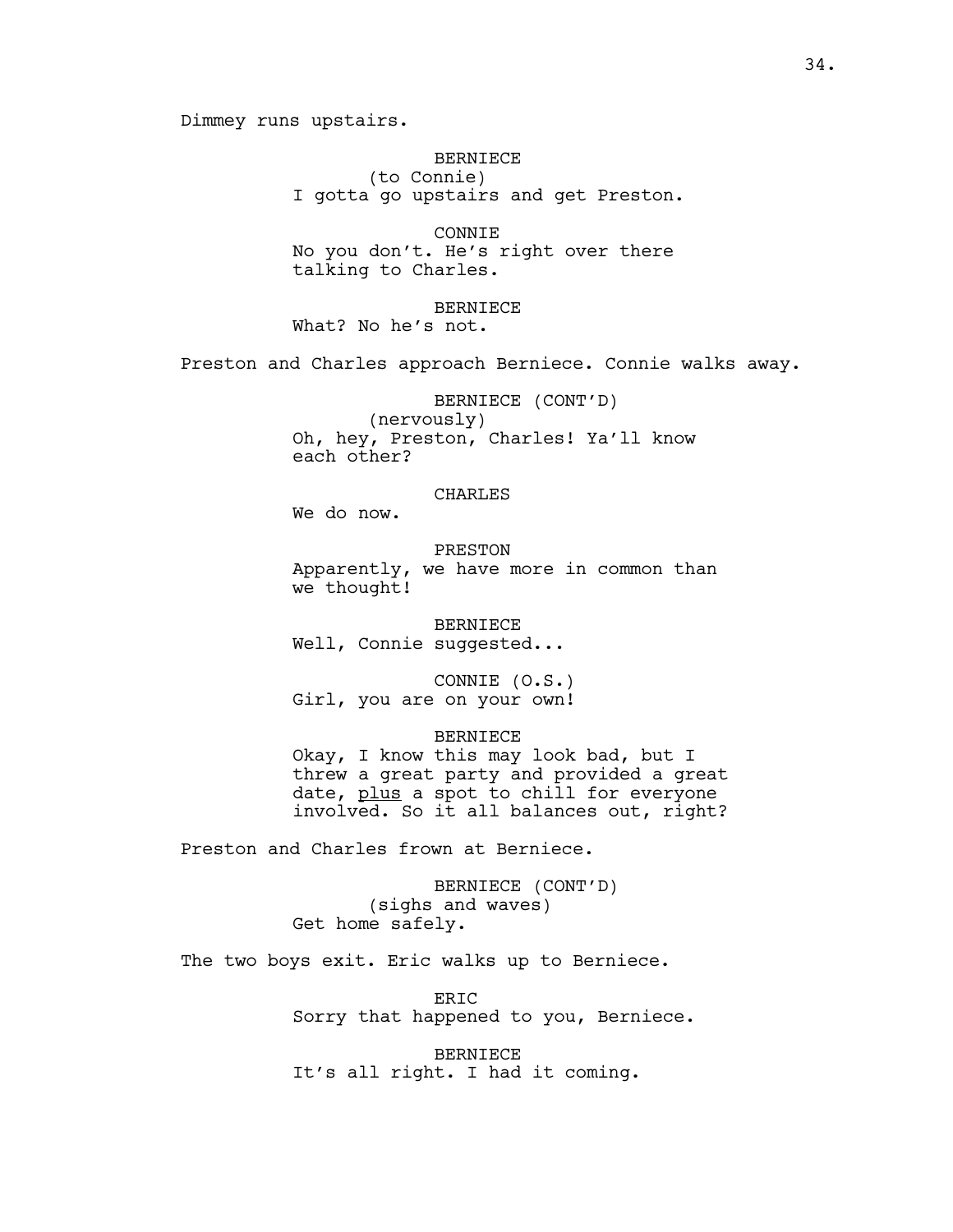You know, at times like this, it's important to realize that your one true love could be right underneath your nose.

#### BERNIECE

You know, you're right. We played "Spin the Bottle" earlier, and we had to make out in the broom closet over there. Why don't I show you how it's played?

ERIC For real? Yeah, let's go! Trust, you're gonna walk outta here speechless!

Eric hurries to the broom closet.

# BERNIECE (sotto voce) Yeah, right.

She walks in the other direction and runs into her FATHER, along with Timmy and Officer Townsend.

SFX: Berniece GASPS.

BERNIECE (CONT'D)

Dad! (babbles) I, uh, uh...

FATHER Going out studying, huh?

BERNIECE

(babbles) But I, uh, buh, buh...

TIMMY

What are these kids doing here? This place is supposed to be closed!

BERNIECE

(babbles) Buh, buh, I, uh...

OFFICER TOWNSEND And we got a disturbing-the-peace call!

Berniece continues to babble as the three adults corner her and walk her outside the restaurant. Eric stands by the open broom closet.